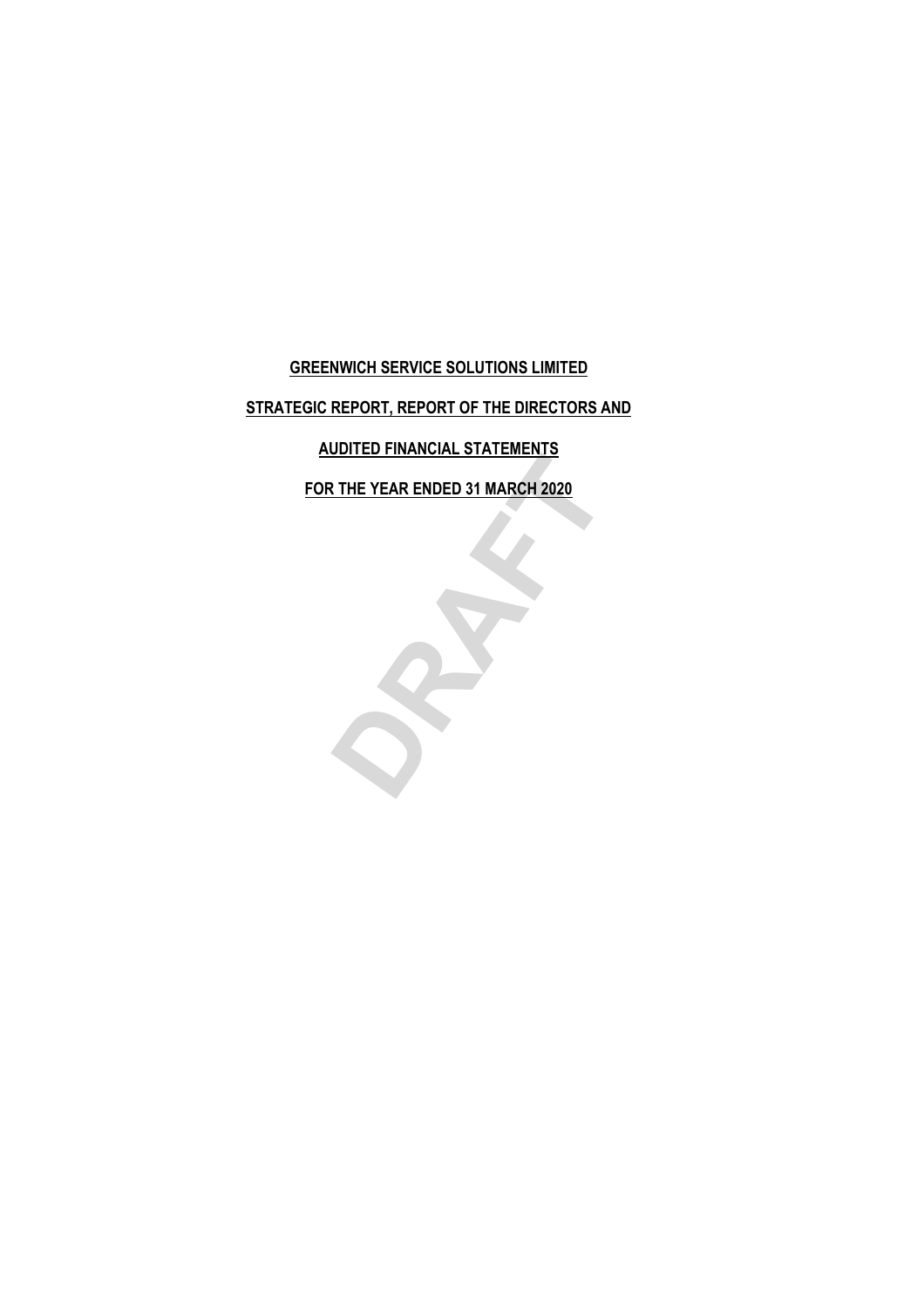# **CONTENTS OF THE FINANCIAL STATEMENTS FOR THE YEAR ENDED 31 MARCH 2020**

|                                                                      | Page |
|----------------------------------------------------------------------|------|
| <b>Company Information</b>                                           | 1    |
| <b>Strategic Report</b>                                              | 2    |
| <b>Report of the Directors</b>                                       | 3    |
| <b>Report of the Independent Auditors</b>                            | 5    |
| <b>Statement of Profit or Loss</b>                                   | 8    |
| <b>Statement of Profit or Loss and Other Comprehensive</b><br>Income | 9    |
| <b>Statement of Financial Position</b>                               | 10   |
| <b>Statement of Changes in Equity</b>                                | 11   |
| <b>Statement of Cash Flows</b>                                       | 12   |
| <b>Notes to the Statement of Cash Flows</b>                          | 13   |
| <b>Notes to the Financial Statements</b>                             | 14   |
| <b>Income Statement Summaries</b>                                    | 25   |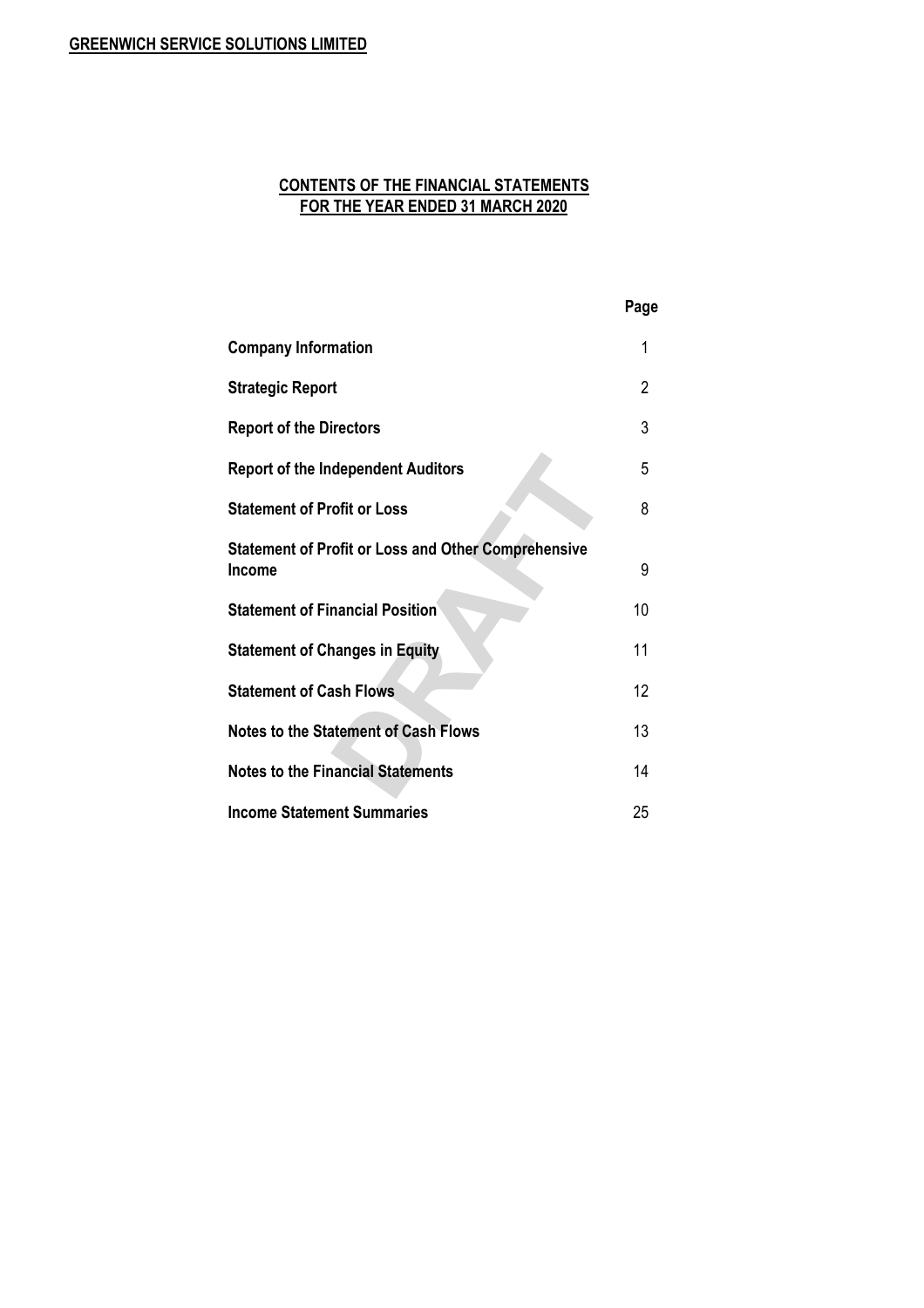# **COMPANY INFORMATION FOR THE YEAR ENDED 31 MARCH 2020**

| <b>DIRECTORS:</b>         | I Tasker<br>M Bakalovic<br>S A Brain<br><b>KT</b> Scotford                                                                                                                 |
|---------------------------|----------------------------------------------------------------------------------------------------------------------------------------------------------------------------|
| <b>SECRETARY:</b>         | S K Sandhu                                                                                                                                                                 |
| <b>REGISTERED OFFICE:</b> | Room 102<br>Birchmere Business Site Eastern Way<br>Thamesmead<br><b>LONDON</b><br><b>SE28 8BF</b>                                                                          |
| <b>REGISTERED NUMBER:</b> | 06778317 (England and Wales)                                                                                                                                               |
| <b>AUDITORS:</b>          | <b>McCabe Ford Williams</b><br><b>Statutory Auditors and Chartered Accountants</b><br><b>Bank Chambers</b><br>1 Central Avenue<br>Sittingbourne<br>Kent<br><b>ME10 4AE</b> |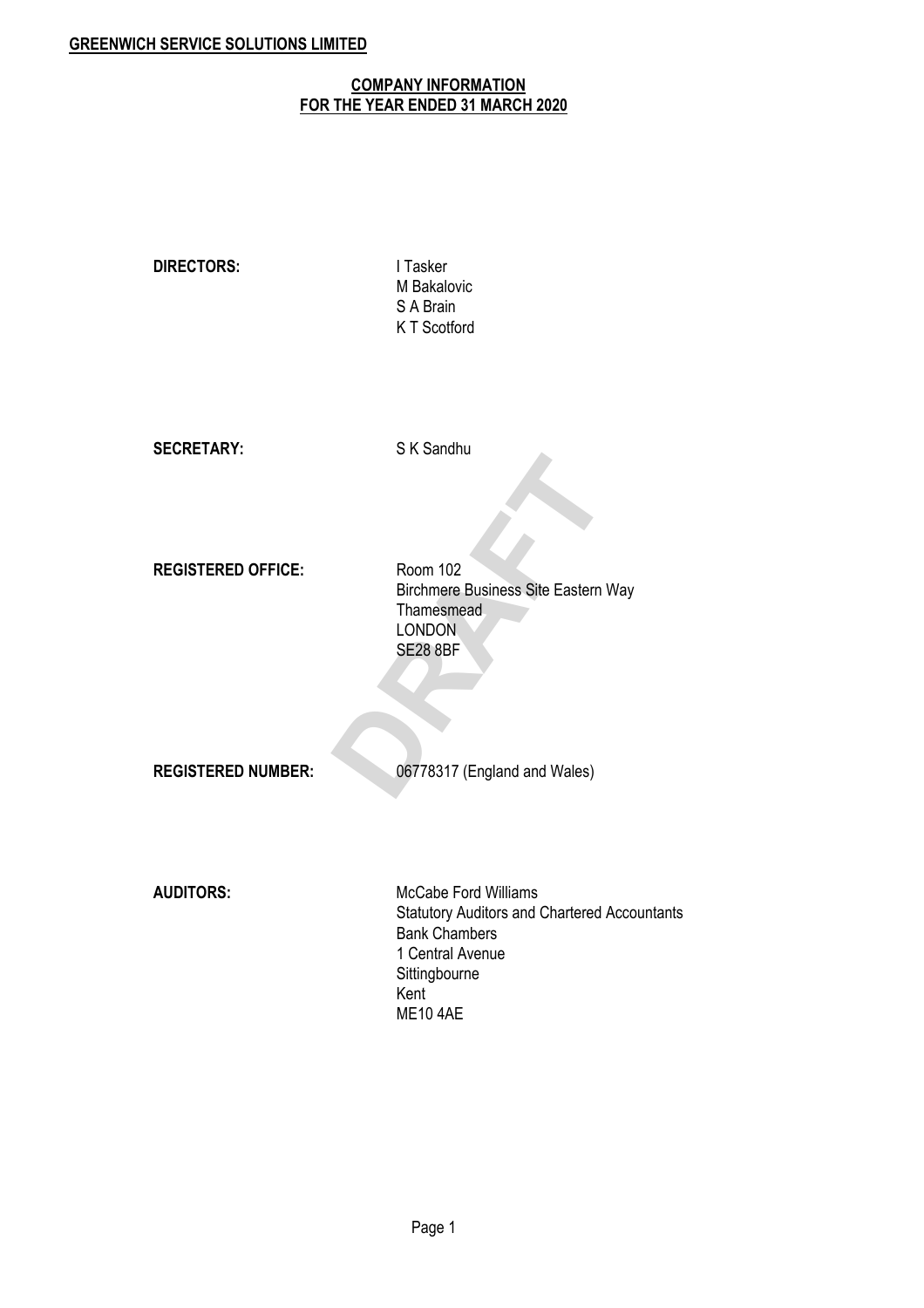### **STRATEGIC REPORT FOR THE YEAR ENDED 31 MARCH 2020**

The directors present their strategic report for the year ended 31 March 2020.

Greenwich Service Solutions Limited (GSS Limited) is a company limited by shares, whose ultimate parent is the Royal Borough of Greenwich, the activities of the company include:

- Education Catering
- Gateway Employment
- Building Cleaning Service
- ICT support service

## **REVIEW OF BUSINESS**

This is the 11th full year of trading for GSS. Turnover reduced from £2.96m to £2.47m, with accumulated reserves of £0.78m.

This year represents the first year of the company's Transformation Implementation Business Plan following the decision by the Cabinet of the Royal Borough of Greenwich on 20th February 2019 to "Insource Fleet, Passenger and Facilities Management services but move away from the provision of Catering, Schools ICT and Building Cleaning services (except RBG Building Cleaning)" over a 3 year period, which was subsequently endorsed at the company's Board meeting of 28th February 2019. The reduction in turnover during the year reflects the commencement of the planned withdrawal from non-RBG contracts including catering and cleaning services.

# **PRINCIPAL RISKS AND UNCERTAINTIES**

Example a way from the provision of Catering, Schools<br> **DRAFT** e away from the provision of Catering, Schools<br> **PRAFT CONTERT CONTERT CONTERT CONTERT**<br>
In the reduction in turnover during the year reflects<br> **EXE**<br> **CS**<br> **C** Notwithstanding the change in strategic direction, the principal activity of the company remains the Gateway Employment Agency and the main client is GS Plus Ltd which predominantly provides Teckal services to RBG. Credit risk is therefore low and trade is directly influenced by the parent. The national lockdown of schools and services as part of the response to the Covid-19 pandemic impacted on the company's services and performance at the end of 2019/20 and into 2020/21. Measures were taken to minimise the impact of this including directing agency services to assist RBG in their support of communities through GS Plus Ltd as clients. Where this was not possible agency staff were furloughed. As a result of these prompt actions company cashflow remains healthy supported by available reserves. We continue to work with GS Plus, RBG and schools to plan for the return to 'new normal' operations in the Autumn.

### **FORWARD LOOKING STATEMENT**

At its meeting of 28th February 2019, the Board noted that the decision is likely to result in the winding up of the Company and is also likely to result in the continued generation of trading losses over the expected 3-year period of transition. Quarterly updates on the progress of the revised Implementation Business Plan, including updates of the financial forecasts covering the current and future year's position will continue to be submitted to the Board, to ensure that the company position remains solvent and that Directors are compliant with their legal duties as Directors under the Companies Act 2006 and otherwise.

### **ON BEHALF OF THE BOARD:**

........................................................................ M Bakalovic - Director

Date: .............................................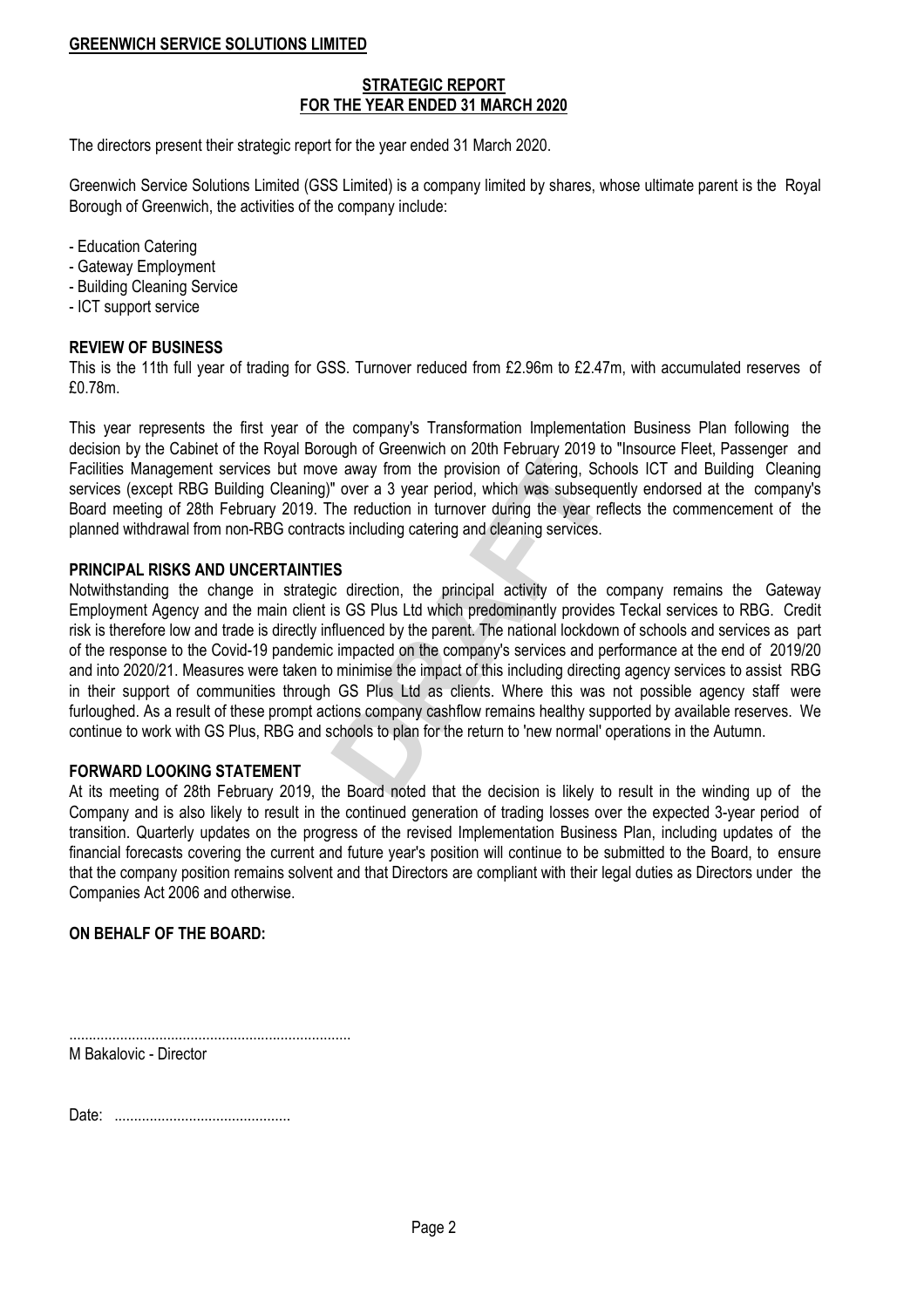### **REPORT OF THE DIRECTORS FOR THE YEAR ENDED 31 MARCH 2020**

The directors present their report with the financial statements of the company for the year ended 31 March 2020.

### **DIVIDENDS**

No dividends will be distributed for the year ended 31 March 2020.

### **DIRECTORS**

The directors shown below have held office during the whole of the period from 1 April 2019 to the date of this report.

I Tasker M Bakalovic S A Brain

Other changes in directors holding office are as follows:

K T Scotford - appointed 20 May 2019

### **IMPACT OF COVID-19**

Example the year ended 31 March 2020<br>globe. The UK Government enforced a lockdow<br>esses, have been impacted. The company's res<br>d support from Royal Borough of Greenwich and<br>sufficient to enable the company to continue three The outbreak of COVID-19 which has taken place during the year ended 31 March 2020 has resulted in a pandemic causing extensive disruption across the globe. The UK Government enforced a lockdown from 23 March 2020. The company's activities, as with many businesses, have been impacted. The company's reserves, generated during the year ended 31 March 2020, the continued support from Royal Borough of Greenwich and Government support via the Coronavirus Job Retention Scheme were sufficient to enable the company to continue through lockdown until a period where trade has recommenced.

The company expects to continue to meets its operational needs, financial and regulatory obligations. The impact of COVID-19 is continuing to evolve at a fast pace, and therefore it is not practicable to quantify the potential financial impact on the company at the time of writing.

### **STATEMENT OF DIRECTORS' RESPONSIBILITIES**

The directors are responsible for preparing the Strategic Report, the Report of the Directors and the financial statements in accordance with applicable law and regulations.

Company law requires the directors to prepare financial statements for each financial year. Under that law the directors have elected to prepare the financial statements in accordance with International Financial Reporting Standards as adopted by the European Union. Under company law the directors must not approve the financial statements unless they are satisfied that they give a true and fair view of the state of affairs of the company and of the profit or loss of the company for that period. In preparing these financial statements, the directors are required to:

- select suitable accounting policies and then apply them consistently;
- make judgements and accounting estimates that are reasonable and prudent;
- prepare the financial statements on the going concern basis unless it is inappropriate to presume that the company will continue in business.

The directors are responsible for keeping adequate accounting records that are sufficient to show and explain the company's transactions and disclose with reasonable accuracy at any time the financial position of the company and enable them to ensure that the financial statements comply with the Companies Act 2006. They are also responsible for safeguarding the assets of the company and hence for taking reasonable steps for the prevention and detection of fraud and other irregularities.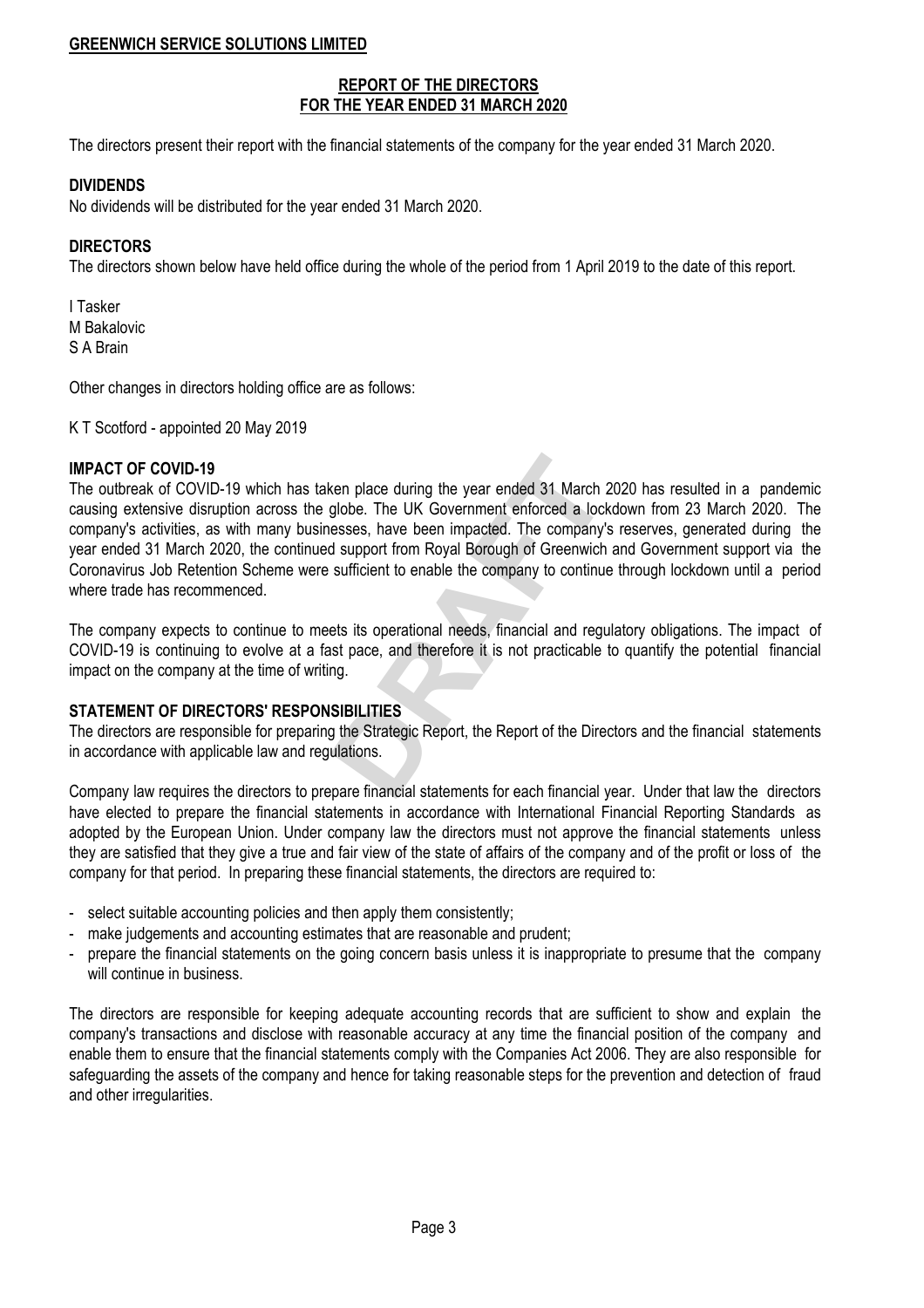### **REPORT OF THE DIRECTORS FOR THE YEAR ENDED 31 MARCH 2020**

## **STATEMENT AS TO DISCLOSURE OF INFORMATION TO AUDITORS**

So far as the directors are aware, there is no relevant audit information (as defined by Section 418 of the Companies Act 2006) of which the company's auditors are unaware, and each director has taken all the steps that he or she ought to have taken as a director in order to make himself or herself aware of any relevant audit information and to establish that the company's auditors are aware of that information.

## **AUDITORS**

The auditors, McCabe Ford Williams, will be proposed for re-appointment at the forthcoming Annual General Meeting.

## **ON BEHALF OF THE BOARD:**

**DRAFT** ........................................................................ M Bakalovic - Director

Date: .............................................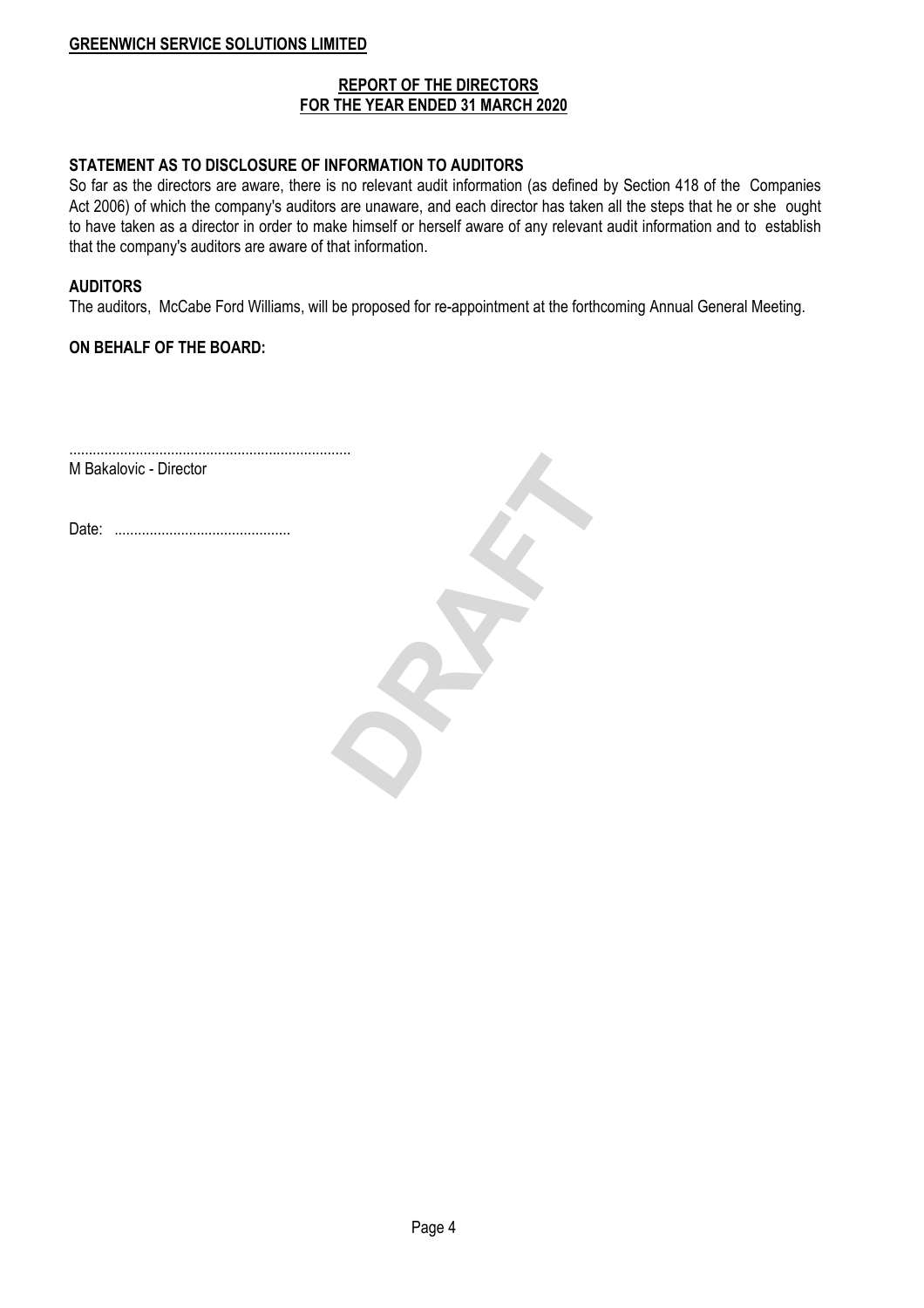# **REPORT OF THE INDEPENDENT AUDITORS TO THE MEMBERS OF GREENWICH SERVICE SOLUTIONS LIMITED**

# **Opinion**

We have audited the financial statements of Greenwich Service Solutions Limited (the 'company') for the year ended 31 March 2020 which comprise the Statement of Profit or Loss, the Statement of Profit or Loss and Other Comprehensive Income, the Statement of Financial Position, the Statement of Changes in Equity, the Statement of Cash Flows and Notes to the Statement of Cash Flows, Notes to the Financial Statements, including a summary of significant accounting policies. The financial reporting framework that has been applied in their preparation is applicable law and International Financial Reporting Standards (IFRSs) as adopted by the European Union.

In our opinion the financial statements:

- give a true and fair view of the state of the company's affairs as at 31 March 2020 and of its loss for the year then ended;
- have been properly prepared in accordance with IFRSs as adopted by the European Union; and
- have been prepared in accordance with the requirements of the Companies Act 2006.

# **Basis for opinion**

First the financial statements in the UK, including<br>bonsibilities in accordance with these requirement<br>d appropriate to provide a basis for our opinion.<br>The following matters in relation to which the ISAs<br>arm basis of acco We conducted our audit in accordance with International Standards on Auditing (UK) (ISAs (UK)) and applicable law. Our responsibilities under those standards are further described in the Auditors' responsibilities for the audit of the financial statements section of our report. We are independent of the company in accordance with the ethical requirements that are relevant to our audit of the financial statements in the UK, including the FRC's Ethical Standard, and we have fulfilled our other ethical responsibilities in accordance with these requirements. We believe that the audit evidence we have obtained is sufficient and appropriate to provide a basis for our opinion.

# **Conclusions relating to going concern**

We have nothing to report in respect of the following matters in relation to which the ISAs (UK) require us to report to you where:

- the directors' use of the going concern basis of accounting in the preparation of the financial statements is not appropriate; or
- the directors have not disclosed in the financial statements any identified material uncertainties that may cast significant doubt about the company's ability to continue to adopt the going concern basis of accounting for a period of at least twelve months from the date when the financial statements are authorised for issue.

# **Other information**

The directors are responsible for the other information. The other information comprises the information in the Strategic Report and the Report of the Directors, but does not include the financial statements and our Report of the Auditors thereon.

Our opinion on the financial statements does not cover the other information and, except to the extent otherwise explicitly stated in our report, we do not express any form of assurance conclusion thereon.

In connection with our audit of the financial statements, our responsibility is to read the other information and, in doing so, consider whether the other information is materially inconsistent with the financial statements or our knowledge obtained in the audit or otherwise appears to be materially misstated. If we identify such material inconsistencies or apparent material misstatements, we are required to determine whether there is a material misstatement in the financial statements or a material misstatement of the other information. If, based on the work we have performed, we conclude that there is a material misstatement of this other information, we are required to report that fact. We have nothing to report in this regard.

# **Opinions on other matters prescribed by the Companies Act 2006**

In our opinion, based on the work undertaken in the course of the audit:

- the information given in the Strategic Report and the Report of the Directors for the financial year for which the financial statements are prepared is consistent with the financial statements; and
- the Strategic Report and the Report of the Directors have been prepared in accordance with applicable legal requirements.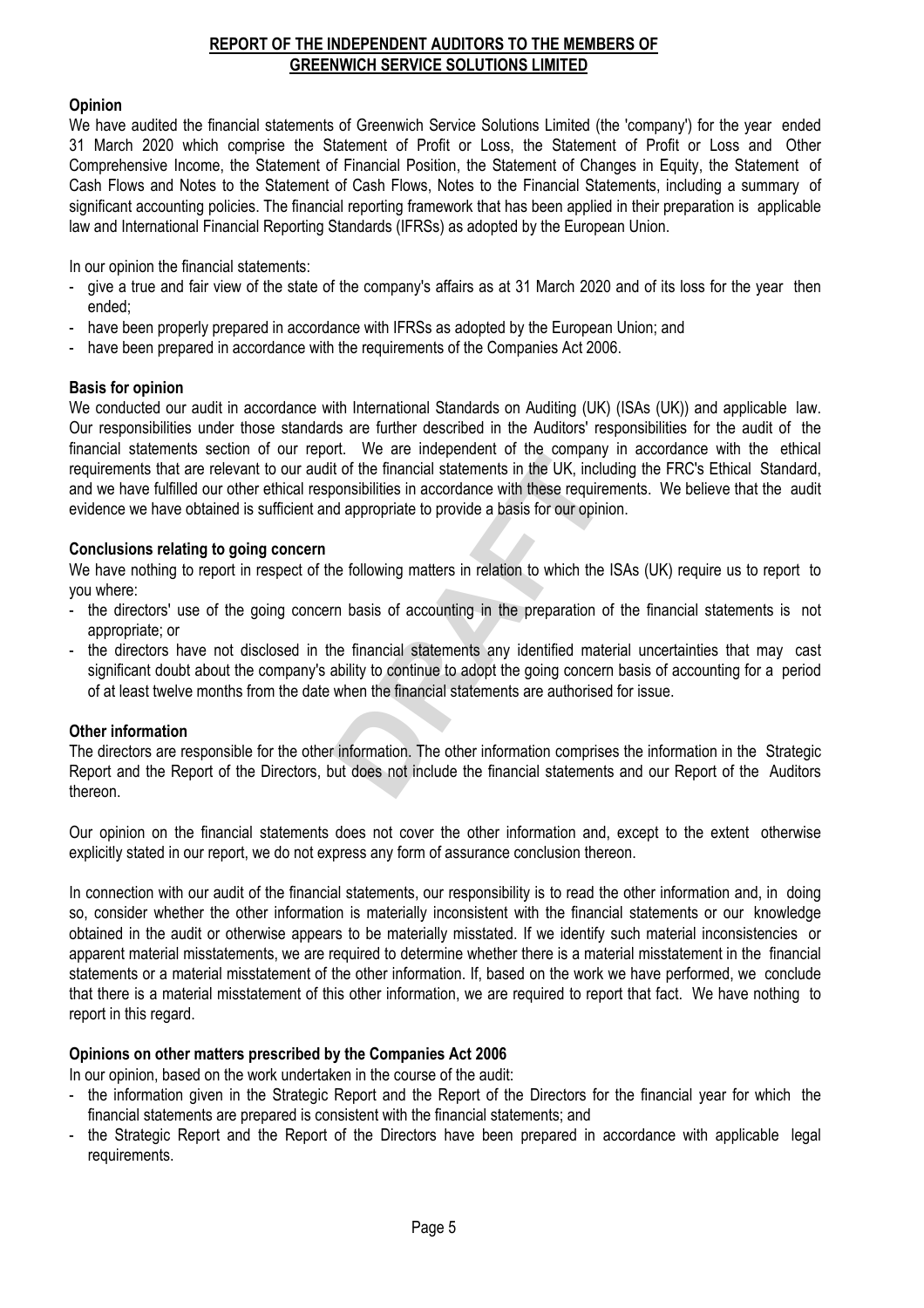# **REPORT OF THE INDEPENDENT AUDITORS TO THE MEMBERS OF GREENWICH SERVICE SOLUTIONS LIMITED**

# **Matters on which we are required to report by exception**

In the light of the knowledge and understanding of the company and its environment obtained in the course of the audit, we have not identified material misstatements in the Strategic Report or the Report of the Directors.

We have nothing to report in respect of the following matters where the Companies Act 2006 requires us to report to you if, in our opinion:

- adequate accounting records have not been kept, or returns adequate for our audit have not been received from branches not visited by us; or
- the financial statements are not in agreement with the accounting records and returns; or
- certain disclosures of directors' remuneration specified by law are not made; or
- we have not received all the information and explanations we require for our audit.

## **Responsibilities of directors**

As explained more fully in the Statement of Directors' Responsibilities set out on page three, the directors are responsible for the preparation of the financial statements and for being satisfied that they give a true and fair view, and for such internal control as the directors determine necessary to enable the preparation of financial statements that are free from material misstatement, whether due to fraud or error.

In preparing the financial statements, the directors are responsible for assessing the company's ability to continue as a going concern, disclosing, as applicable, matters related to going concern and using the going concern basis of accounting unless the directors either intend to liquidate the company or to cease operations, or have no realistic alternative but to do so.

## **Auditors' responsibilities for the audit of the financial statements**

directors are responsible for assessing the comp<br>, matters related to going concern and using<br>tend to liquidate the company or to cease ope<br>**of the financial statements**<br>assurance about whether the financial statement<br>and Our objectives are to obtain reasonable assurance about whether the financial statements as a whole are free from material misstatement, whether due to fraud or error, and to issue a Report of the Auditors that includes our opinion. Reasonable assurance is a high level of assurance, but is not a guarantee that an audit conducted in accordance with ISAs (UK) will always detect a material misstatement when it exists. Misstatements can arise from fraud or error and are considered material if, individually or in the aggregate, they could reasonably be expected to influence the economic decisions of users taken on the basis of these financial statements.

A further description of our responsibilities for the audit of the financial statements is located on the Financial Reporting Council's website at www.frc.org.uk/auditorsresponsibilities. This description forms part of our Report of the Auditors.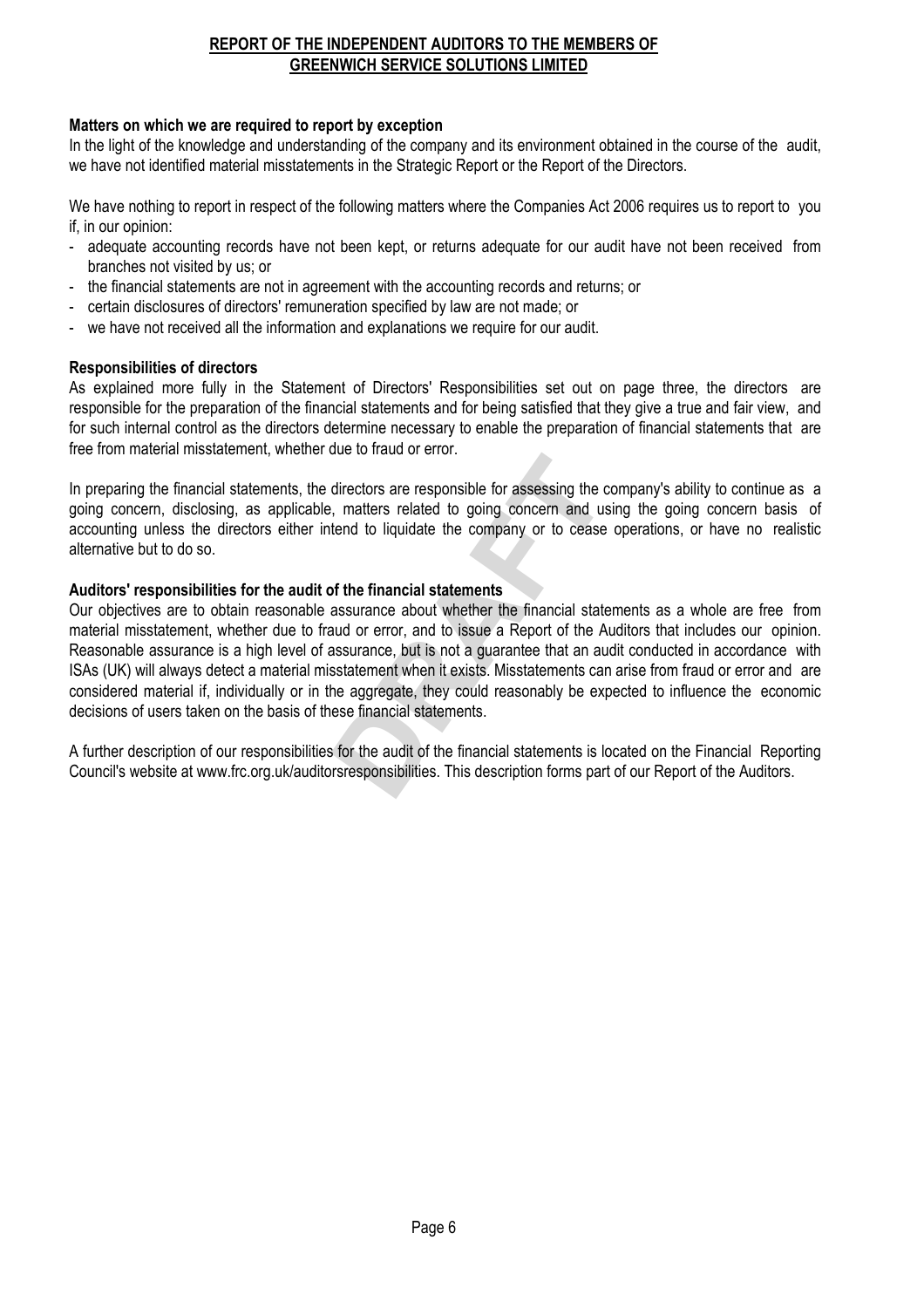# **REPORT OF THE INDEPENDENT AUDITORS TO THE MEMBERS OF GREENWICH SERVICE SOLUTIONS LIMITED**

## **Use of our report**

This report is made solely to the company's members, as a body, in accordance with Chapter 3 of Part 16 of the Companies Act 2006. Our audit work has been undertaken so that we might state to the company's members those matters we are required to state to them in a Report of the Auditors and for no other purpose. To the fullest extent permitted by law, we do not accept or assume responsibility to anyone other than the company and the company's members as a body, for our audit work, for this report, or for the opinions we have formed.

Ashley Phillips FCCA (Senior Statutory Auditor) for and on behalf of McCabe Ford Williams Statutory Auditors and Chartered Accountants Bank Chambers 1 Central Avenue **Sittingbourne** Kent ME10 4AE

Date: .............................................

**DRAFT**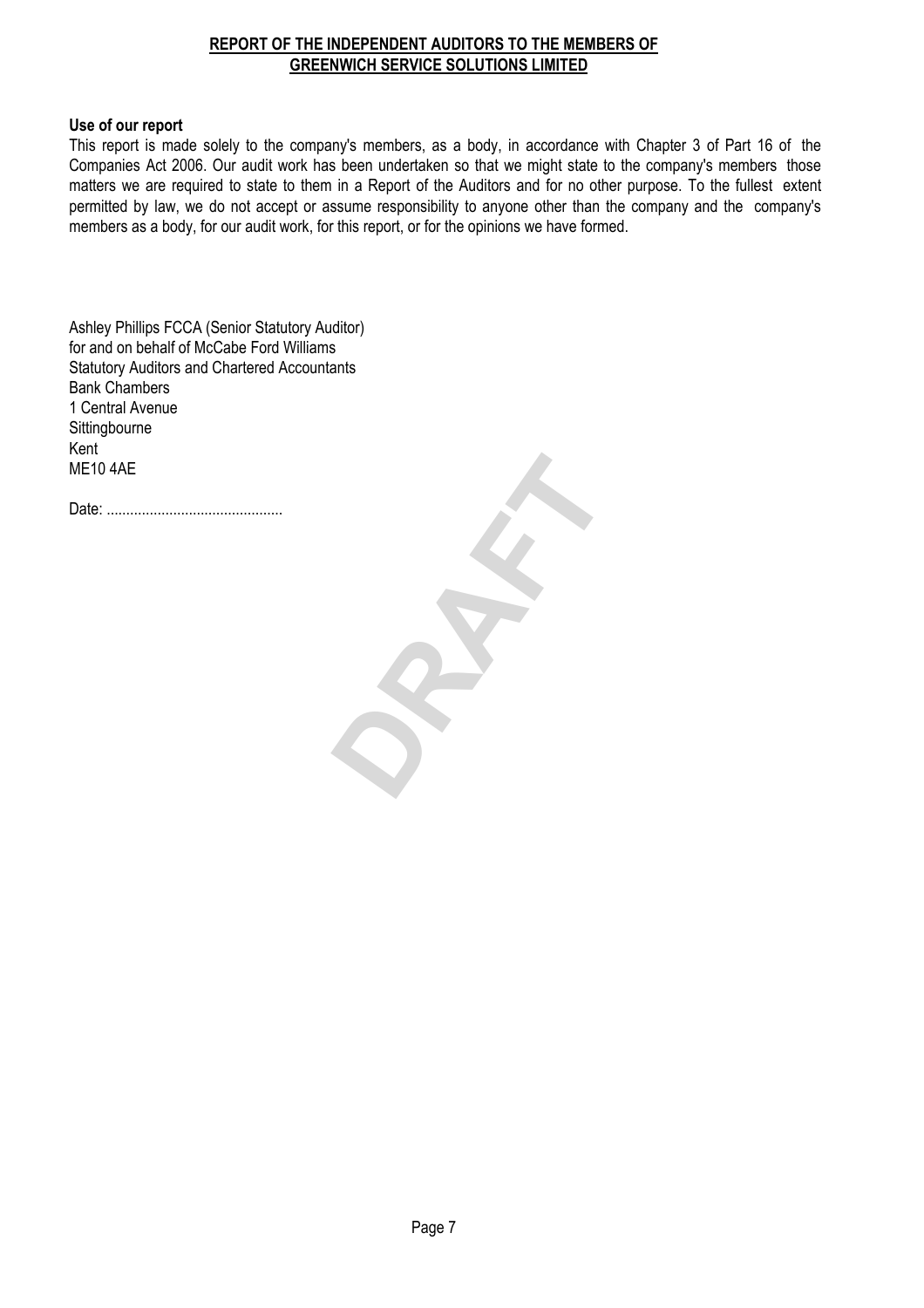# **STATEMENT OF PROFIT OR LOSS FOR THE YEAR ENDED 31 MARCH 2020**

|                                                                               |                | 31.3.20                      | 31.3.19             |
|-------------------------------------------------------------------------------|----------------|------------------------------|---------------------|
|                                                                               | <b>Notes</b>   | £                            | £                   |
| <b>CONTINUING OPERATIONS</b><br>Revenue                                       |                | 2,450,491                    | 2,960,155           |
| Cost of sales                                                                 |                | (2,317,176)                  | (2,776,076)         |
| <b>GROSS PROFIT</b>                                                           |                | 133,315                      | 184,079             |
| Other operating income<br>Administrative expenses<br>Other operating expenses | $\mathfrak{Z}$ | 9,439<br>(235, 477)<br>(140) | (261, 037)<br>(220) |
| <b>OPERATING LOSS</b>                                                         |                | (92, 863)                    | (77, 178)           |
| Finance costs                                                                 | 5              |                              | (4, 498)            |
| Finance income                                                                | 5              | 3,782                        | 5,495               |
| <b>LOSS BEFORE INCOME TAX</b>                                                 | 6              | (89,081)                     | (76, 181)           |
| Income tax                                                                    | $\overline{7}$ | (6,683)                      | 17,981              |
| <b>LOSS FOR THE YEAR</b>                                                      |                | (95, 764)                    | (58, 200)           |
|                                                                               |                |                              |                     |
|                                                                               |                |                              |                     |
|                                                                               |                |                              |                     |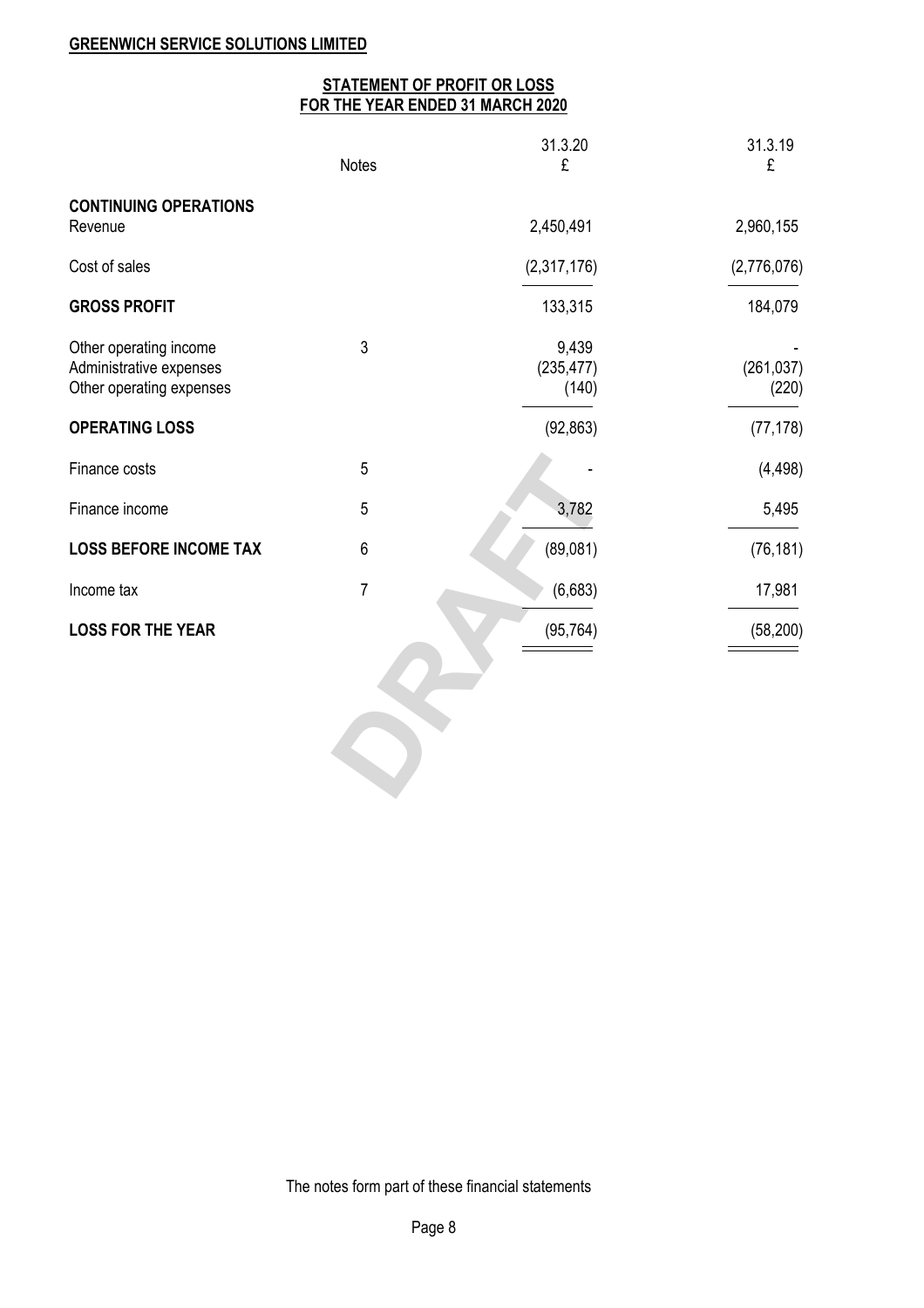# **STATEMENT OF PROFIT OR LOSS AND OTHER COMPREHENSIVE INCOME FOR THE YEAR ENDED 31 MARCH 2020**

| 31.3.20<br>£ | 31.3.19<br>£     |
|--------------|------------------|
| (95, 764)    | (58, 200)        |
|              | 7,325<br>100,743 |
|              | 108,068          |
| (95, 764)    | 49,868           |
|              |                  |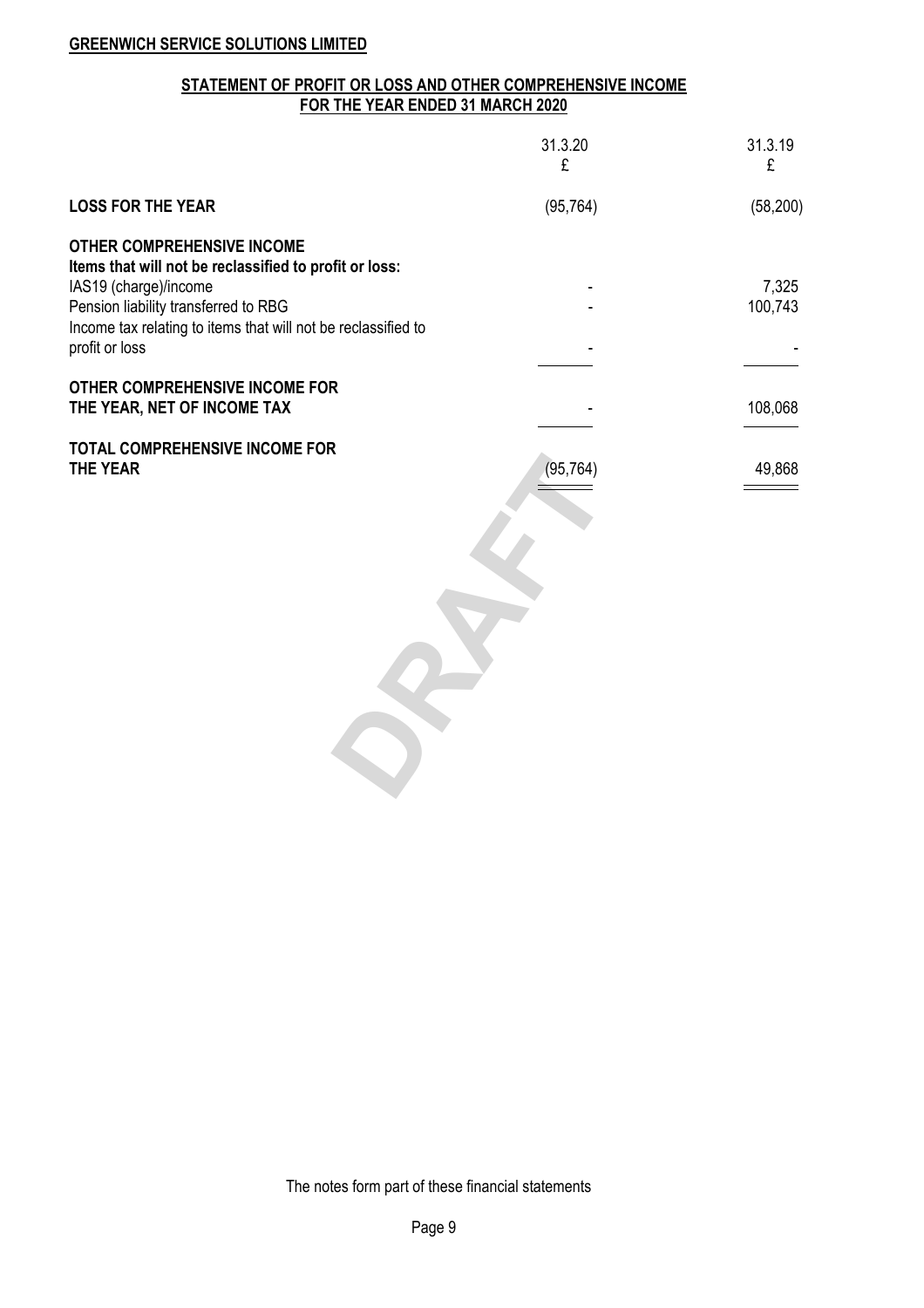# **GREENWICH SERVICE SOLUTIONS LIMITED (REGISTERED NUMBER: 06778317)**

## **STATEMENT OF FINANCIAL POSITION 31 MARCH 2020**

|                                     | <b>Notes</b> | 31.3.20<br>£ | 31.3.19<br>£ |
|-------------------------------------|--------------|--------------|--------------|
| <b>ASSETS</b>                       |              |              |              |
| <b>NON-CURRENT ASSETS</b>           |              |              |              |
| Owned                               |              |              |              |
| Property, plant and equipment       | 8            | 19,211       | 25,615       |
| Right-of-use                        |              |              |              |
| Deferred tax                        | 16           |              | 6,683        |
|                                     |              |              |              |
|                                     |              | 19,211       | 32,298       |
| <b>CURRENT ASSETS</b>               |              |              |              |
| Inventories                         | 9            | 5,468        | 10,900       |
| Trade and other receivables         | 10           | 359,317      | 572,446      |
| Tax receivable                      |              | 4,809        |              |
| Cash and cash equivalents           | 11           | 627,835      | 688,398      |
|                                     |              |              |              |
|                                     |              | 997,429      | 1,271,744    |
| <b>TOTAL ASSETS</b>                 |              | 1,016,640    | 1,304,042    |
| <b>EQUITY</b>                       |              |              |              |
| <b>SHAREHOLDERS' EQUITY</b>         |              |              |              |
| Called up share capital             | 12           | 100          | 100          |
| Retained earnings                   | 13           | 787,487      | 883,251      |
|                                     |              |              |              |
| <b>TOTAL EQUITY</b>                 |              | 787,587      | 883,351      |
| <b>LIABILITIES</b>                  |              |              |              |
| <b>CURRENT LIABILITIES</b>          |              |              |              |
| Trade and other payables            | 14           | 229,053      | 420,691      |
| <b>TOTAL LIABILITIES</b>            |              | 229,053      | 420,691      |
| <b>TOTAL EQUITY AND LIABILITIES</b> |              | 1,016,640    | 1,304,042    |
|                                     |              |              |              |

The financial statements were approved by the Board of Directors and authorised for issue on ............................................. and were signed on its behalf by:

........................................................................ M Bakalovic - Director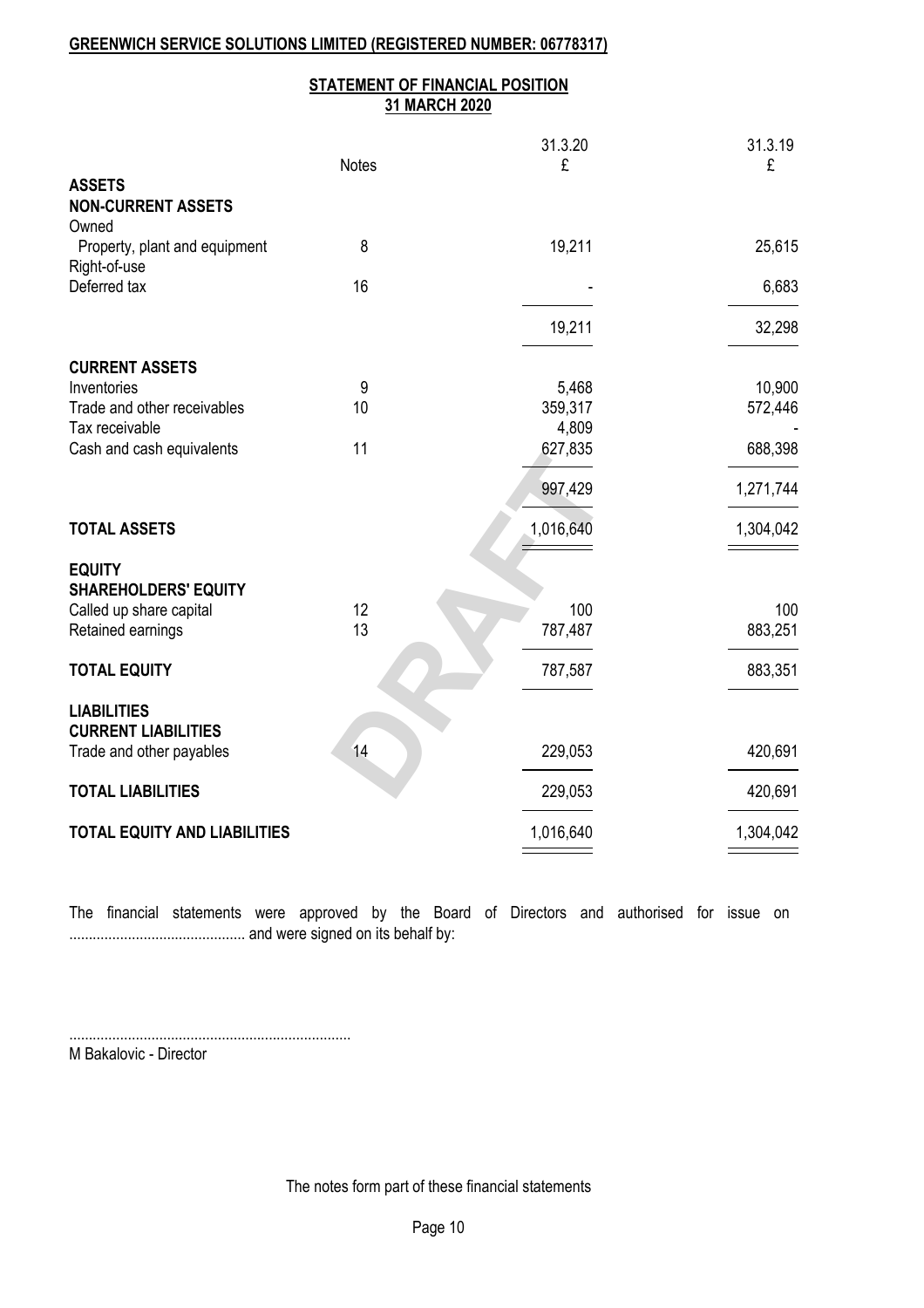# **STATEMENT OF CHANGES IN EQUITY FOR THE YEAR ENDED 31 MARCH 2020**

|                                                        | Called up             |                           |                      |
|--------------------------------------------------------|-----------------------|---------------------------|----------------------|
|                                                        | share<br>capital<br>£ | Retained<br>earnings<br>£ | Total<br>equity<br>£ |
| <b>Balance at 1 April 2018</b>                         | 100                   | 833,383                   | 833,483              |
| <b>Changes in equity</b><br>Total comprehensive income |                       | 49,868                    | 49,868               |
| Balance at 31 March 2019                               | 100                   | 883,251                   | 883,351              |
| <b>Changes in equity</b><br>Total comprehensive income |                       | (95, 764)                 | (95, 764)            |
| Balance at 31 March 2020                               | $100\,$               | 787,487                   | 787,587              |
|                                                        |                       |                           |                      |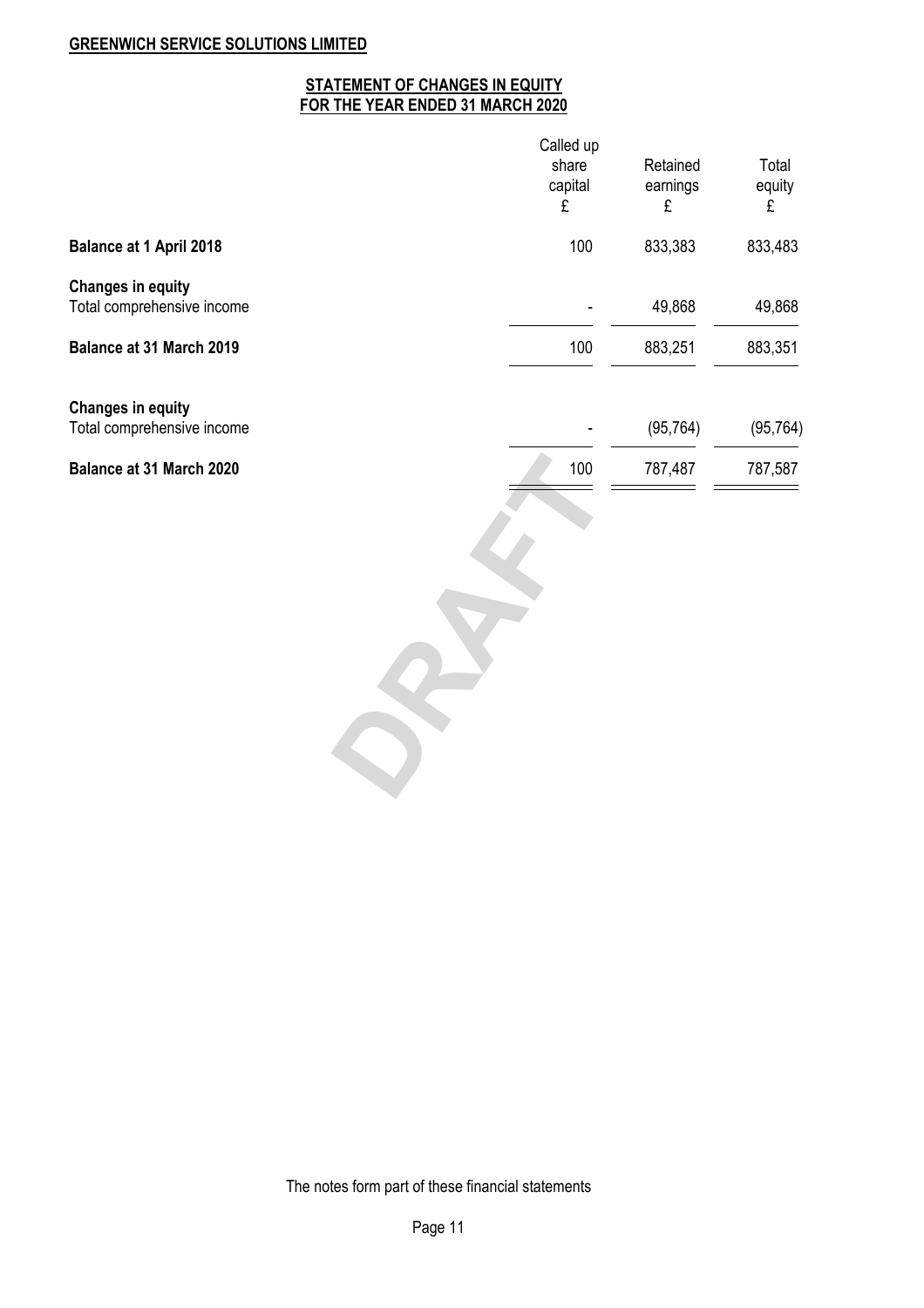# **STATEMENT OF CASH FLOWS FOR THE YEAR ENDED 31 MARCH 2020**

|                                                                                 |                            | 31.3.20<br>£         | 31.3.19<br>£         |
|---------------------------------------------------------------------------------|----------------------------|----------------------|----------------------|
| Cash flows from operating activities                                            |                            |                      |                      |
| Cash generated from operations<br>Tax paid                                      | 1                          | (59, 536)<br>(4,809) | (34, 323)<br>(4,809) |
| Net cash from operating activities                                              |                            | (64, 345)            | (39, 132)            |
| Cash flows from investing activities<br>Interest received                       |                            | 3,782                | 3,682                |
| Net cash from investing activities                                              |                            | 3,782                | 3,682                |
|                                                                                 |                            |                      |                      |
| Decrease in cash and cash equivalents<br>Cash and cash equivalents at beginning |                            | (60, 563)            | (35, 450)            |
| of year                                                                         | $\overline{2}$             | 688,398              | 723,848              |
| Cash and cash equivalents at end of year                                        | $\overline{\phantom{0}}^2$ | 627,835              | 688,398              |
|                                                                                 |                            |                      |                      |
|                                                                                 |                            |                      |                      |
|                                                                                 |                            |                      |                      |
|                                                                                 |                            |                      |                      |
|                                                                                 |                            |                      |                      |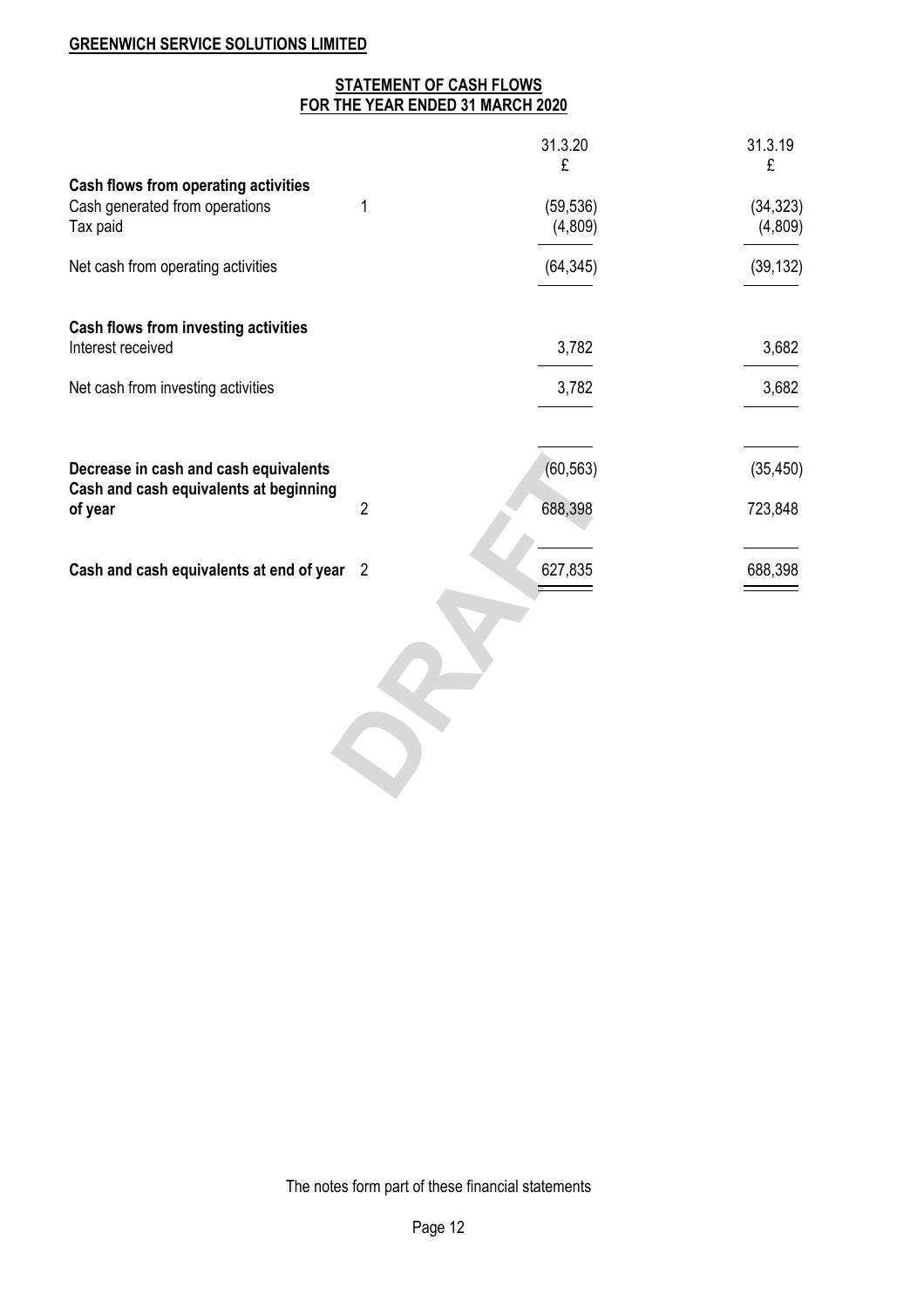# **NOTES TO THE STATEMENT OF CASH FLOWS FOR THE YEAR ENDED 31 MARCH 2020**

## 1. **RECONCILIATION OF LOSS BEFORE INCOME TAX TO CASH GENERATED FROM OPERATIONS**

|                                                    | 31.3.20    | 31.3.19   |
|----------------------------------------------------|------------|-----------|
|                                                    | £          |           |
| Loss before income tax                             | (89,081)   | (76, 181) |
| Depreciation charges                               | 6,404      | 8,538     |
| Administration expenses on LGPS                    |            | 55        |
| Finance costs                                      |            | 4,498     |
| Finance income                                     | (3,782)    | (5, 495)  |
|                                                    | (86, 459)  | (68, 585) |
| Decrease/(increase) in inventories                 | 5,432      | (2, 111)  |
| Decrease/(increase) in trade and other receivables | 213,129    | (62, 102) |
| (Decrease)/increase in trade and other payables    | (191, 638) | 98,475    |
| Cash generated from operations                     | (59,536)   | (34, 323) |
|                                                    |            |           |

# 2. **CASH AND CASH EQUIVALENTS**

| <b>CASH AND CASH EQUIVALENTS</b>                                                                                                                              |                         |                        |
|---------------------------------------------------------------------------------------------------------------------------------------------------------------|-------------------------|------------------------|
| The amounts disclosed on the Statement of Cash Flows in respect of cash and cash equivalents are in resp<br>of these Statement of Financial Position amounts: |                         |                        |
| Year ended 31 March 2020                                                                                                                                      | 31.3.20<br>£            | 1.4.19<br>£            |
| Cash and cash equivalents                                                                                                                                     | 627,835                 | 688,398                |
| Year ended 31 March 2019                                                                                                                                      |                         |                        |
| Cash and cash equivalents                                                                                                                                     | 31.3.19<br>£<br>688,398 | 1.4.18<br>£<br>723,848 |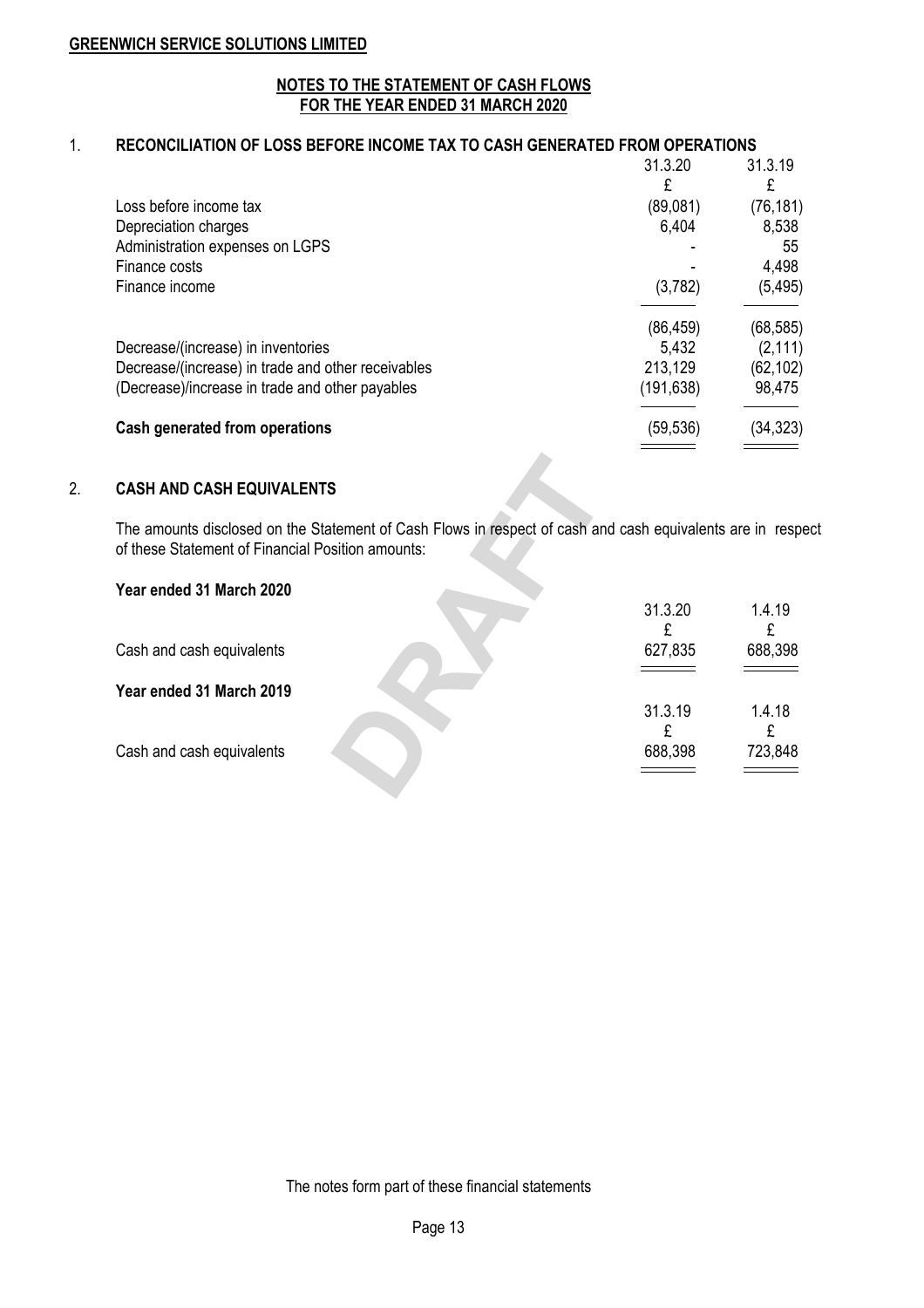### **NOTES TO THE FINANCIAL STATEMENTS FOR THE YEAR ENDED 31 MARCH 2020**

## 1. **STATUTORY INFORMATION**

Greenwich Service Solutions Limited is a private company, limited by shares, registered in England and Wales. The company's registered number and registered office address can be found on the Company Information page.

The presentation currency of the financial statements is the Pound Sterling (£).

# 2. **ACCOUNTING POLICIES**

## **Basis of preparation**

These financial statements have been prepared in accordance with International Financial Reporting Standards and IFRIC interpretations and with those parts of the Companies Act 2006 applicable to companies reporting under IFRS. The financial statements have been prepared under the historical cost convention.

If from the Boroughs for which it operates facilitie<br>the foreseeable future and therefore consider it<br>oncern basis. The financial statements do not if<br>its financial support by the local authority.<br>and key sources of estima The company meets its day to day working capital requirements largely through its own activities but also through financial and grant support from the Boroughs for which it operates facilities. The Directors expect this financial support to continue for the foreseeable future and therefore consider it appropriate to prepare the financial statements on a going concern basis. The financial statements do not include any adjustments that would result from the withdrawal of its financial support by the local authority.

## **Critical accounting judgements and key sources of estimation uncertainty**

In the application of the company's accounting policies management is required to make judgements, estimates and assumptions about the carrying value of assets and liabilities that are not readily apparent from other sources. The estimates and underlying assumptions are based on historical experience and other factors that are considered to be relevant. Actual results may differ from the estimates.

The estimates and underlying assumptions are reviewed on an ongoing basis. Revisions to accounting estimates are recognised in the period in which the estimate is revised if the revision affects only that period, or in the period of the revision and future periods if the revision affects both current and future periods.

The estimation of bad debts is based on previous history and any known factors at the time the financial statements are approved, however due to the level of trade debtors this represents an area of significant estimation uncertainty.

A further key source of estimation uncertainty that has a significant effect on the amounts recognised in the financial statements are the depreciation charges that are calculated with reference to the useful economic life of tangible fixed assets and the recoverability of tax trading losses along with any related deferred tax asset.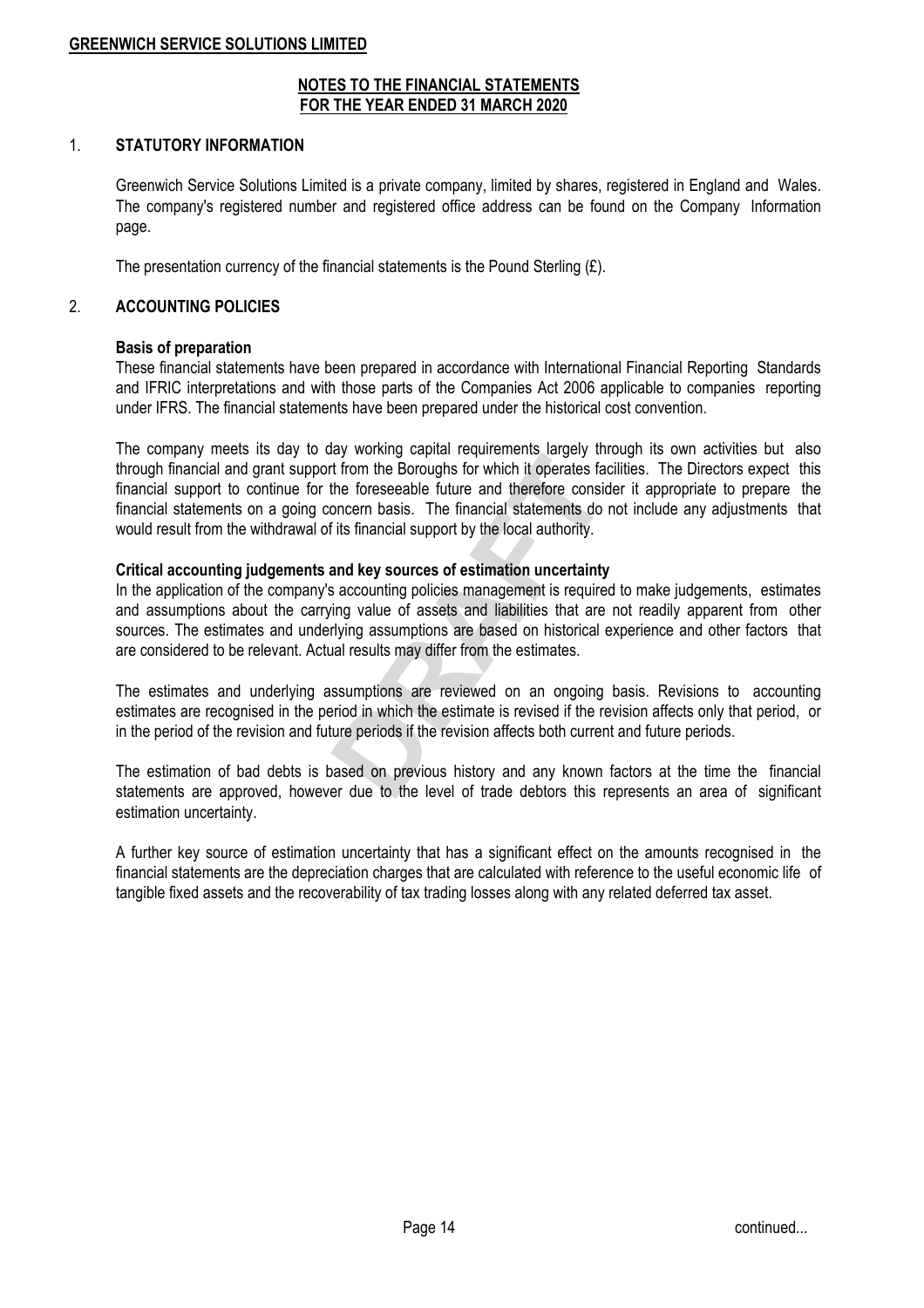## 2. **ACCOUNTING POLICIES - continued**

### **Revenue recognition**

Income represents net sales of goods and services excluding value added tax.

### **Service concession arrangements**

The Company has various Service Contracts with various schools within the Royal Borough of Greenwich for the provision of meals to these schools, to which it has lease and management service contracts. The contracts specify minimum standards for the services to be provided, with deductions from the service management fee payable being made if facilities are unavailable or performance is below the minimum standards.

#### Property, plant and equipment

The buildings and equipment at the schools are used by the Company as part of the overall contractual relationship with the school but the school maintains ultimate control of these assets. Accordingly the access which the Company has in the use of these assets, is to enable it to operate the school canteen, so that the Company can provide the service it is contracted to provide, not to effectively own these public service assets. These assets are therefore not recognised on the Company's Balance Sheet.

#### **Property, plant and equipment**

de la solutación de provide, not la subserver, comparador de la solutación de la Selation de la Selation de la solution de la solution de la solution de la solution de la solution de la solution de la solution de la soluti Depreciation is provided at the following annual rates in order to write off each asset over its estimated useful life.

| Plant and machinery | 25% on reducing balance |
|---------------------|-------------------------|
| Computer equipment  | 25% on reducing balance |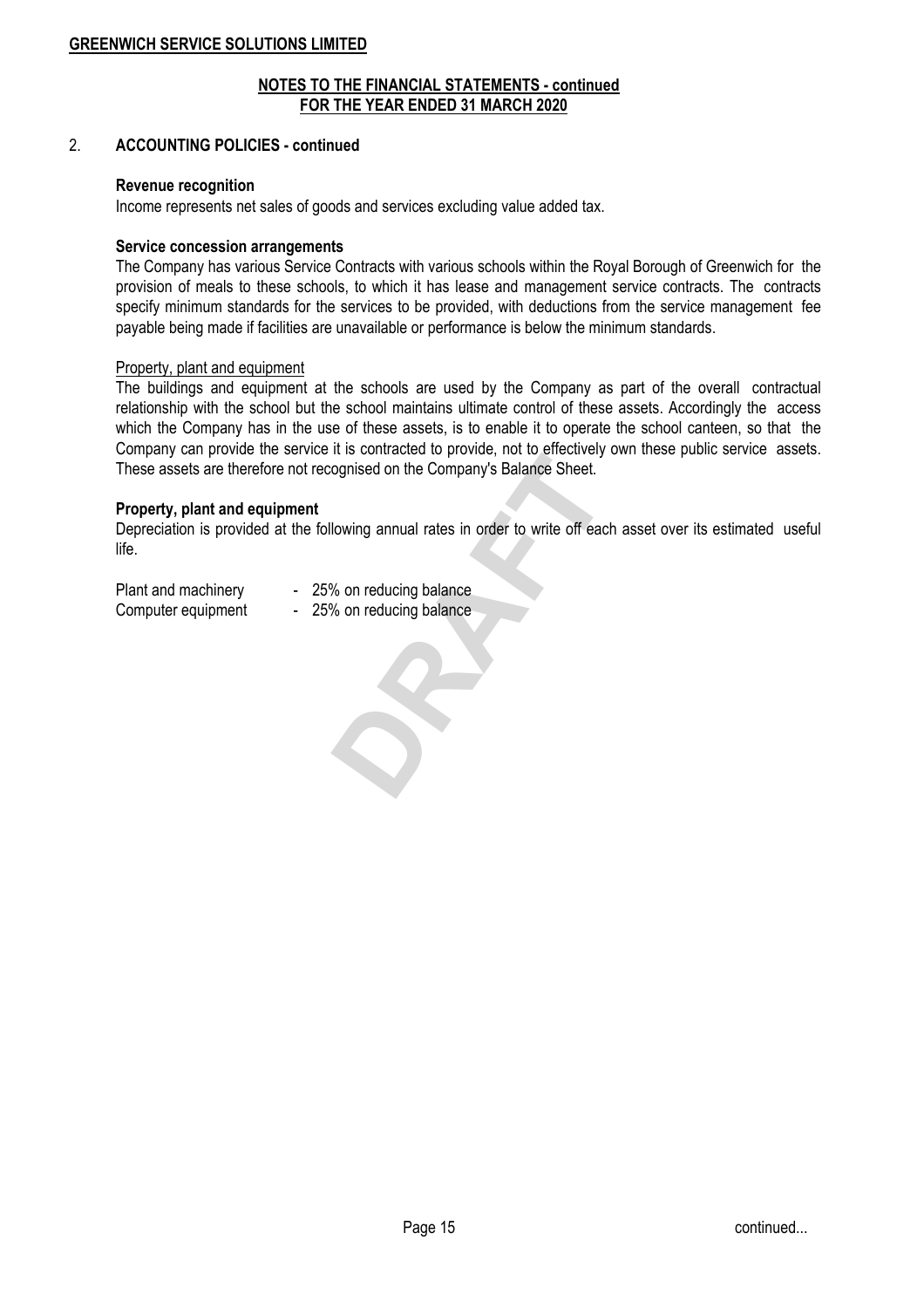## 2. **ACCOUNTING POLICIES - continued**

### **Financial instruments**

The company enters into basic financial instruments that result in the recognition of financial assets and liabilities like trade and other accounts receivable and payable, loans from banks and other third parties and loans to related parties.

### **a) Trade and other debtors**

Trade and other debtors are initially recognised at fair value and thereafter stated at amortised cost using the effective interest method, less impairment losses for bad and doubtful debts except where the effect of discounting would be immaterial. In such cases, the receivables are stated at cost less impairment losses for bad and doubtful debts.

### **b) Cash and cash equivalents**

Cash and cash equivalents comprise cash at bank and in hand.

### **c) Impairment of financial assets**

Financial assets that are measured at cost and amortised cost are assessed at the end of each reporting period for objective evidence of impairment. If objective evidence of impairment is found, an impairment loss is recognised in profit or loss.

**S** at cost and amortised cost are assessed at the<br>nent. If objective evidence of impairment is for<br>amortised cost, the impairment loss is measured a<br>present value of estimated cash flows discou<br>ial asset has a variable in For financial assets measured at amortised cost, the impairment loss is measured as the difference between an asset's carrying amount and the present value of estimated cash flows discounted at the asset's original effective interest rate. If a financial asset has a variable interest rate, the discount rate for measuring any impairment loss is the current effective interest rate determined under the contract.

For financial assets measured at cost less impairment, the impairment loss is measured as the difference between an asset's carrying amount and the best estimate, which is an approximation, of the amount that the company would receive for the asset if it were to be sold at the reporting date.

### **d) Trade and other creditors**

Debt instruments like loans and other accounts payable are initially measured at present value of the future payments and subsequently at amortised cost using the effective interest method. Debt instruments that are payable within one year, typically trade payables, are measured, initially and subsequently, at the undiscounted amount of the cash or other consideration expected to be paid. However, if the arrangements of a short-term instrument constitute a financing transaction, like the payment of a trade debt deferred beyond normal business terms or financed at a rate of interest that is not a market rate or in case of an outright short-term loan not at market rate, the financial asset is measured, initially and subsequently, at the present value of the future payments discounted at a market rate of interest for a similar debt instrument.

Financial assets and liabilities are offset and the net amount reported in the statement of financial position when there is an enforceable right to set off the recognised amounts and there is an intention to settle on a net basis or to realise the asset and settle the liability simultaneously.

### **Inventories**

Inventories are valued at the lower of cost and net realisable value, after making due allowance for obsolete and slow moving items.

### **Taxation**

Current taxes are based on the results shown in the financial statements and are calculated according to local tax rules, using tax rates enacted or substantially enacted by the statement of financial position date.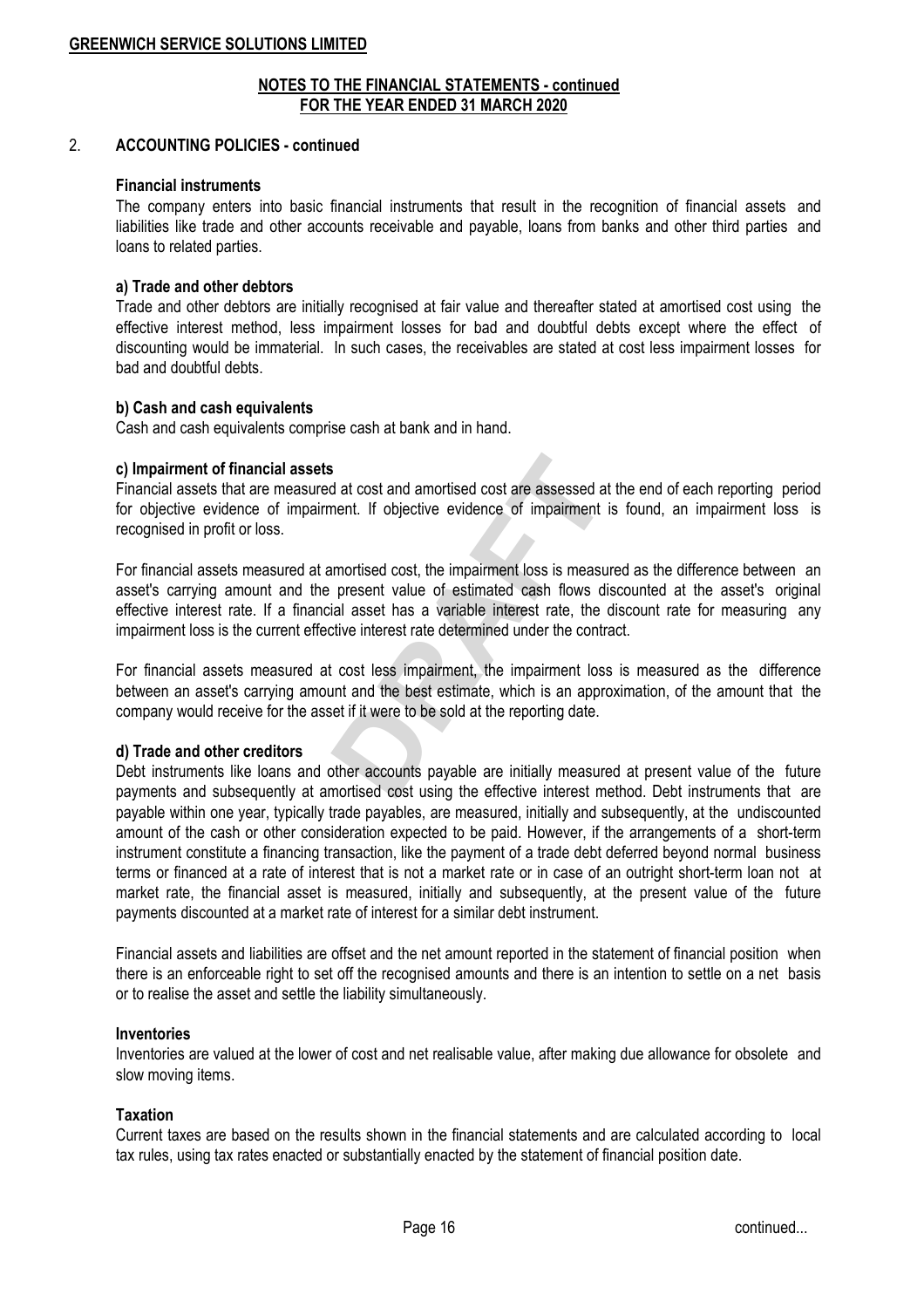## 2. **ACCOUNTING POLICIES - continued**

### **Leases**

Leases are recognised as finance leases. The lease liability is initially recognised at the present value of the lease payments which have not yet been made and subsequently measured under the amortised cost method. The initial cost of the right-of-use asset comprises the amount of the initial measurement of the lease liability, lease payments made prior to the lease commencement date, initial direct costs and the estimated costs of removing or dismantling the underlying asset per the conditions of the contract.

Where ownership of the right-of-use asset transfers to the lessee at the end of the lease term, the right-of-use asset is depreciated over the asset's remaining useful life. If ownership of the right-of-use asset does not transfer to the lessee at the end of the lease term, depreciation is charged over the shorter of the useful life of the right-of-use asset and the lease term.

### **Grant income**

Monies advanced as grants and contributions are shown as liabilities on the Balance Sheet until outstanding conditions are satisfied. When conditions are satisfied, the grant or contribution is credited to the Income **Statement** 

#### **Government grants**

company was in receipt of government grants in<br>company was in receipt of government grants in<br>s are recognised in full as income in the period to<br>recognised in the period to 31 March 2020 relat<br>recognised in the period to During the accounting period the company was in receipt of government grants in the form of the Coronavirus Job Retention Scheme. The grants are recognised in full as income in the period to which the associated grant claim relates. Accordingly grants recognised in the period to 31 March 2020 relate to claims for wages costs incurred up to 31 March 2020.

### 3. **OTHER OPERATING INCOME**

|                   | 31.3.20 | 31.3.19 |
|-------------------|---------|---------|
|                   |         | -       |
| Government grants | 9,439   | ٠       |
|                   |         |         |

The outbreak of COVID-19 which has taken place during the year ended 31 March 2020 has resulted in a pandemic causing extensive disruption across the globe. The UK Government enforced a lockdown from 23 March 2020. The lockdown required the general public to only leave their homes if absolutely necessary to do so, schools were closed to children, other than those of key workers, and employees were requested to work from home if they could. Where employees could not work from home, employers were required to ensure that social distancing and other measures were in place. At the time of the lockdown there was little guidance on this matter.

Due to the nature of the business it was necessary furlough some members of the workforce and the Company accessed Government support via the Coronavirus Job Retention Scheme.

# 4. **EMPLOYEES AND DIRECTORS**

|                       | 31.3.20   | 31.3.19   |
|-----------------------|-----------|-----------|
|                       |           |           |
| Wages and salaries    | 2,041,666 | 2,418,247 |
| Social security costs | 96,951    | 121,115   |
| Other pension costs   | 26,364    | 24,208    |
|                       | 2,164,981 | 2,563,570 |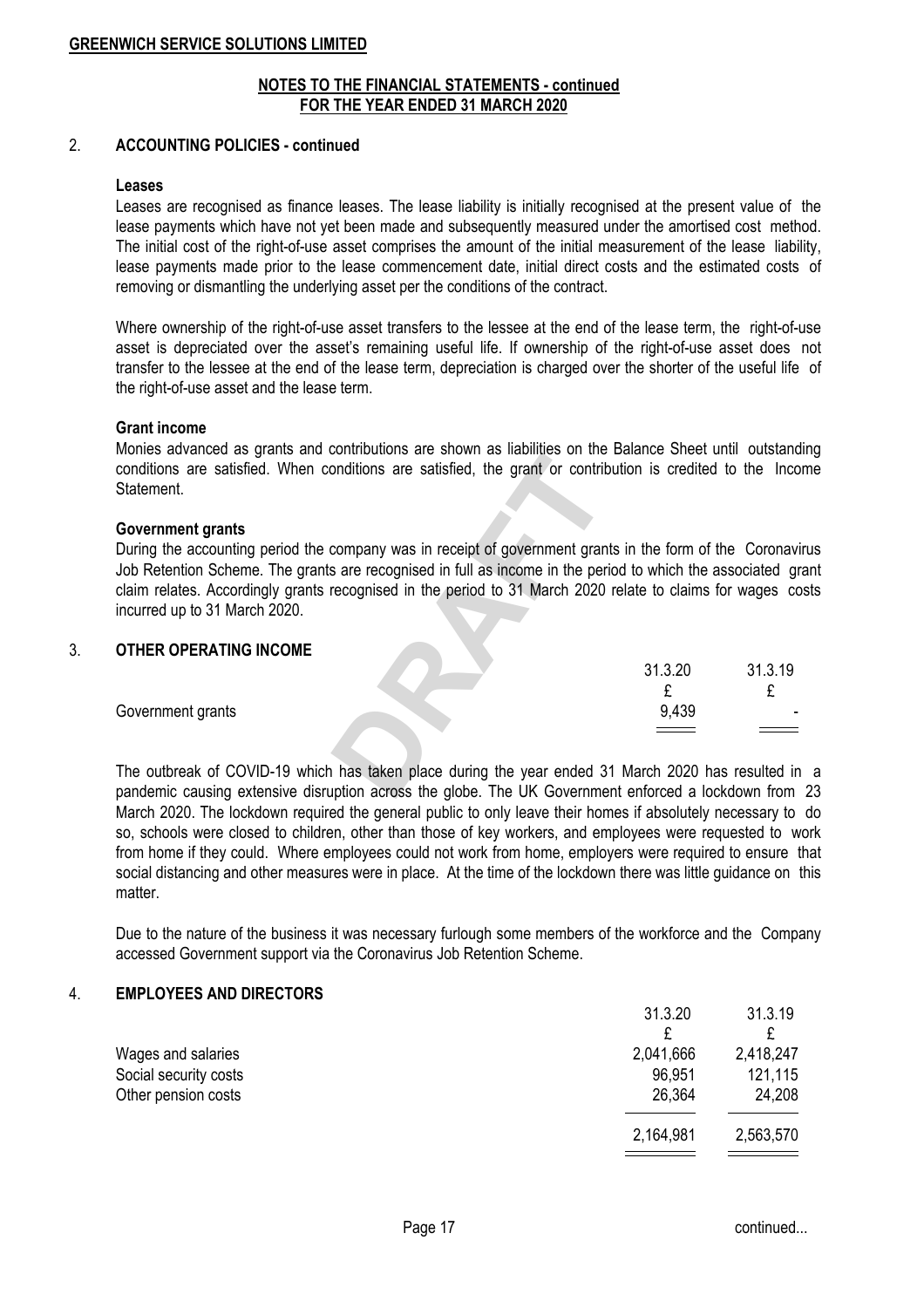# **NOTES TO THE FINANCIAL STATEMENTS - continued FOR THE YEAR ENDED 31 MARCH 2020**

# 4. **EMPLOYEES AND DIRECTORS - continued**

The average number of employees during the year was as follows:

|    |                                                      | 31.3.20      | 31.3.19      |
|----|------------------------------------------------------|--------------|--------------|
|    | Weekly paid                                          | 142          | 147          |
|    | Monthly paid                                         | 33           | 52           |
|    |                                                      | 175          | 199          |
|    |                                                      |              |              |
|    |                                                      | 31.3.20      | 31.3.19      |
|    |                                                      | £            | £            |
|    | Directors' remuneration                              |              | 2,417        |
| 5. | <b>NET FINANCE INCOME</b>                            |              |              |
|    |                                                      | 31.3.20      | 31.3.19      |
|    | Finance income:                                      | £            | £            |
|    | Deposit account interest                             | 3,782        | 3,682        |
|    | Interest income on pension scheme assets             |              | 1,813        |
|    |                                                      |              |              |
|    |                                                      | 3,782        | 5,495        |
|    | Finance costs:                                       |              |              |
|    | Interest on pension scheme liabilities               |              | 4,498        |
|    | Net finance income                                   | 3,782        | 997          |
|    |                                                      |              |              |
| 6. | <b>LOSS BEFORE INCOME TAX</b>                        |              |              |
|    | The loss before income tax is stated after charging: |              |              |
|    |                                                      | 31.3.20      | 31.3.19      |
|    | Cost of inventories recognised as expense            | £<br>166,715 | £<br>241,312 |
|    | Leases                                               | 140          | 220          |
|    | Depreciation - owned assets                          | 6,404        | 8,538        |
|    | Auditors remuneration                                | 7,500        | 9,000        |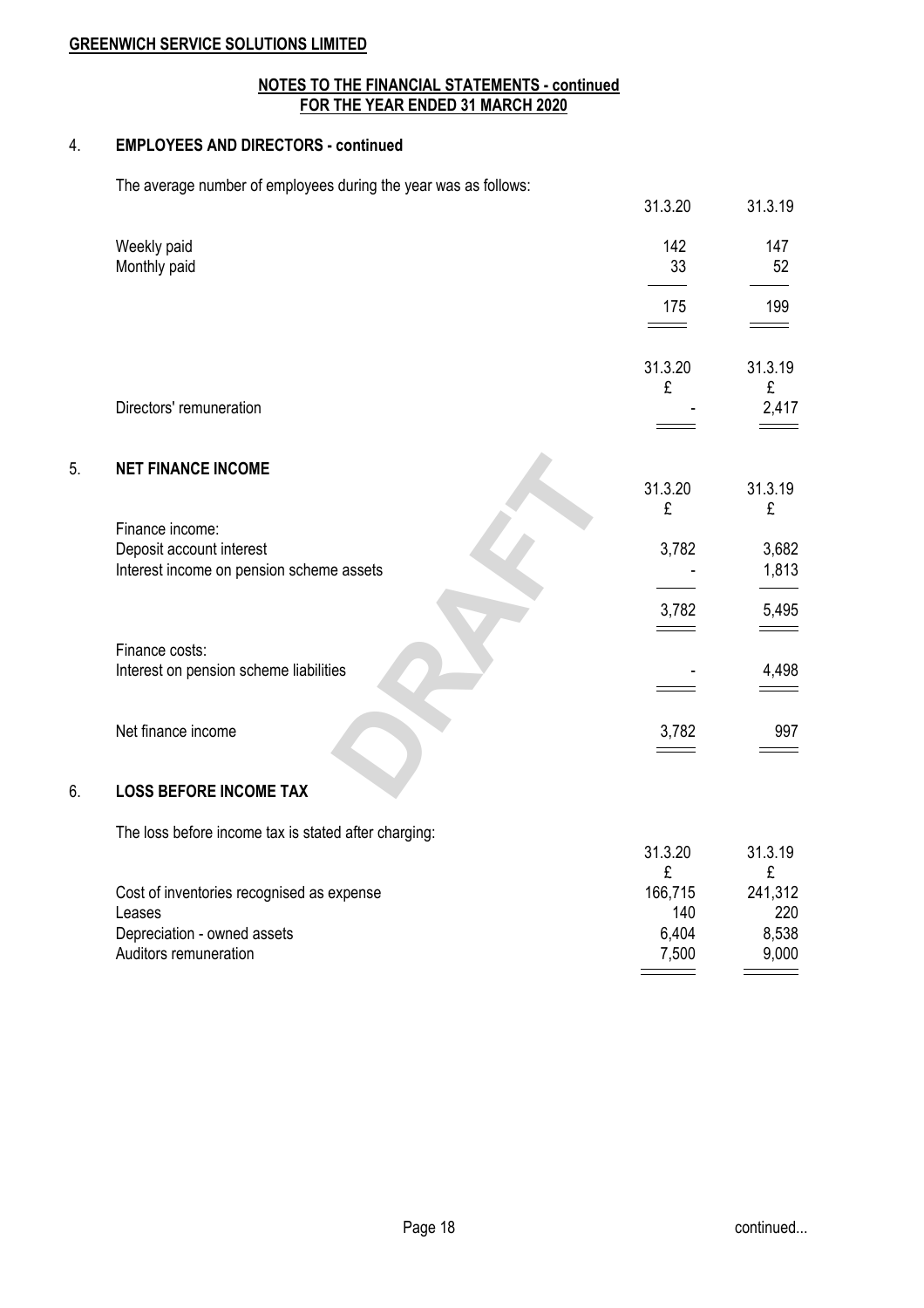# 7. **INCOME TAX**

# **Analysis of tax expense/(income)**

|                                                           | 31.3.20<br>£ | 31.3.19   |
|-----------------------------------------------------------|--------------|-----------|
| Current tax:<br>Taxation                                  | ٠            | (4,809)   |
| Deferred taxation                                         | 6,683        | (13, 172) |
| Total tax expense/(income) in statement of profit or loss | 6,683        | (17, 981) |

### **Factors affecting the tax expense**

The tax assessed for the year is higher (2019 - lower) than the standard rate of corporation tax in the UK. The difference is explained below:

|                                                                          | 31.3.20<br>£ | 31.3.19<br>£ |
|--------------------------------------------------------------------------|--------------|--------------|
| Loss before income tax                                                   | (89,081)     | (76, 181)    |
| Loss multiplied by the standard rate of corporation tax in the UK of 19% |              |              |
| $(2019 - 19%)$                                                           | (16, 925)    | (14, 474)    |
| Effects of:                                                              |              |              |
| Expenses not allowable for tax purposes                                  | 179          | 1,201        |
| IAS19 adjustment                                                         |              | 521          |
| Depreciation in excess of capital allowances                             | 1,217        | 1,622        |
| Deferred Tax                                                             | 6,683        | (13, 172)    |
| Reverse expenses not allowable for tax purposes in 2019                  | (1,201)      |              |
| Losses available to carry forward                                        | 17,974       | 11,550       |
| Reduction in bad debt provision                                          | (1,244)      | (5,229)      |
| Tax expense/(income)                                                     | 6,683        | (17, 981)    |
|                                                                          |              |              |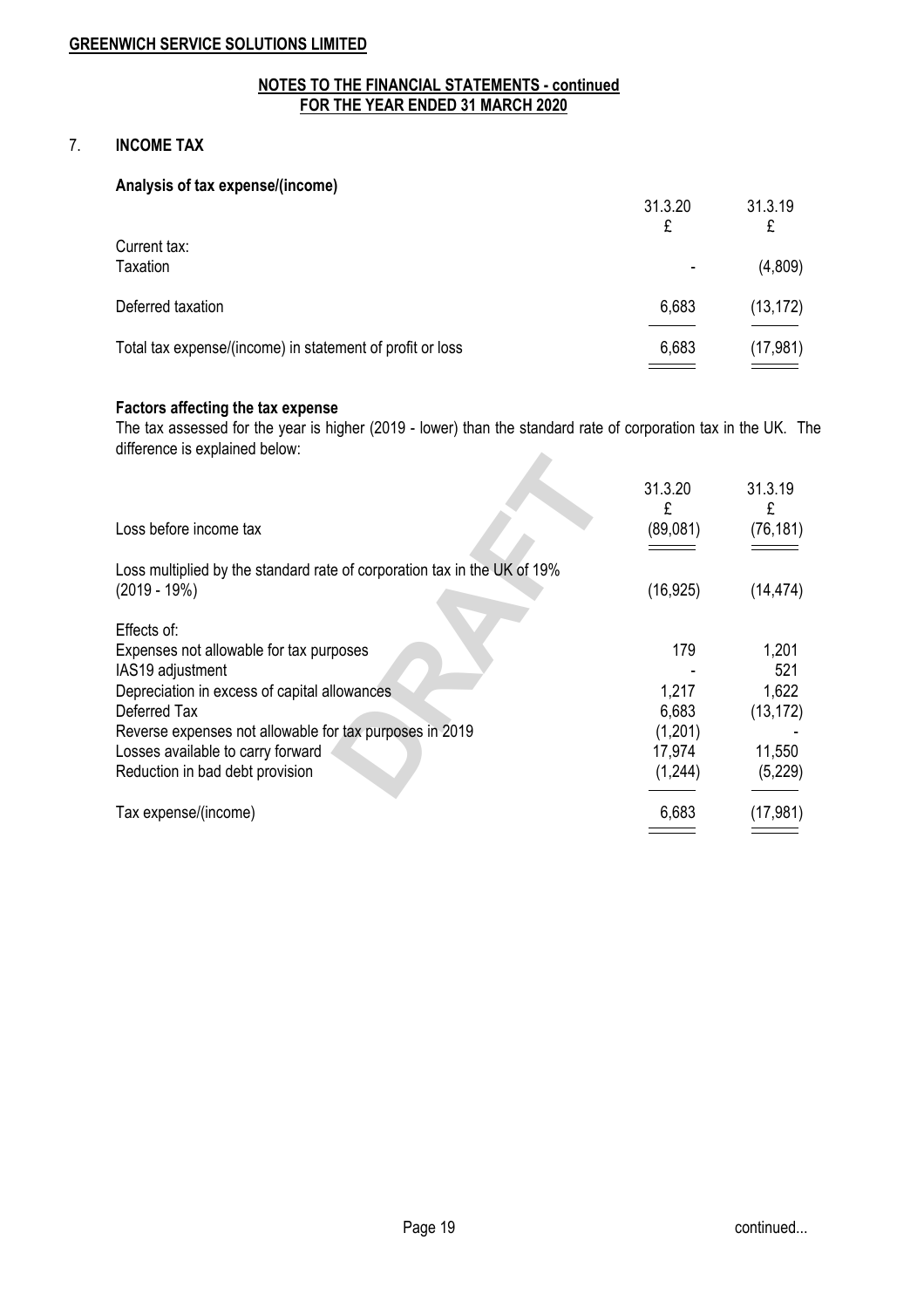# **NOTES TO THE FINANCIAL STATEMENTS - continued FOR THE YEAR ENDED 31 MARCH 2020**

# 8. **PROPERTY, PLANT AND EQUIPMENT**

|     |                                           | Plant and<br>machinery<br>£ | Computer<br>equipment<br>£ | <b>Totals</b><br>£ |
|-----|-------------------------------------------|-----------------------------|----------------------------|--------------------|
|     | <b>COST</b>                               |                             |                            |                    |
|     | At 1 April 2019                           | 805                         | 53,795                     | 54,600             |
|     | Disposals                                 | (805)                       |                            | (805)              |
|     | At 31 March 2020                          |                             | 53,795                     | 53,795             |
|     | <b>DEPRECIATION</b>                       |                             |                            |                    |
|     | At 1 April 2019                           | 805                         | 28,180                     | 28,985             |
|     | Charge for year                           |                             | 6,404                      | 6,404              |
|     | Eliminated on disposal                    | (805)                       |                            | (805)              |
|     | At 31 March 2020                          |                             | 34,584                     | 34,584             |
|     | <b>NET BOOK VALUE</b>                     |                             |                            |                    |
|     | At 31 March 2020                          |                             | 19,211                     | 19,211             |
|     | At 31 March 2019                          |                             | 25,615                     | 25,615             |
|     |                                           |                             |                            |                    |
| 9.  | <b>INVENTORIES</b>                        |                             |                            |                    |
|     |                                           |                             | 31.3.20                    | 31.3.19            |
|     | <b>Stocks</b>                             |                             | £<br>5,468                 | £<br>10,900        |
|     |                                           |                             |                            |                    |
| 10. | <b>TRADE AND OTHER RECEIVABLES</b>        |                             |                            |                    |
|     |                                           |                             | 31.3.20                    | 31.3.19            |
|     |                                           |                             | £                          | £                  |
|     | Current:<br>Trade debtors                 |                             | 121,444                    | 137,629            |
|     | Amounts owed by group undertakings        |                             | 106,034                    | 101,097            |
|     | Other debtors                             |                             | 25,839                     | 30,354             |
|     | Prepayments and accrued income            |                             | 106,000                    | 303,366            |
|     |                                           |                             | 359,317                    | 572,446            |
|     |                                           |                             |                            |                    |
| 11. | <b>CASH AND CASH EQUIVALENTS</b>          |                             |                            |                    |
|     |                                           |                             | 31.3.20                    | 31.3.19            |
|     |                                           |                             | £                          | £                  |
|     | Cash at bank and in hand<br>Bank accounts |                             | 627,835                    | 3,166<br>685,232   |
|     |                                           |                             |                            |                    |
|     |                                           |                             | 627,835                    | 688,398            |
|     |                                           |                             |                            |                    |

Page 20 continued...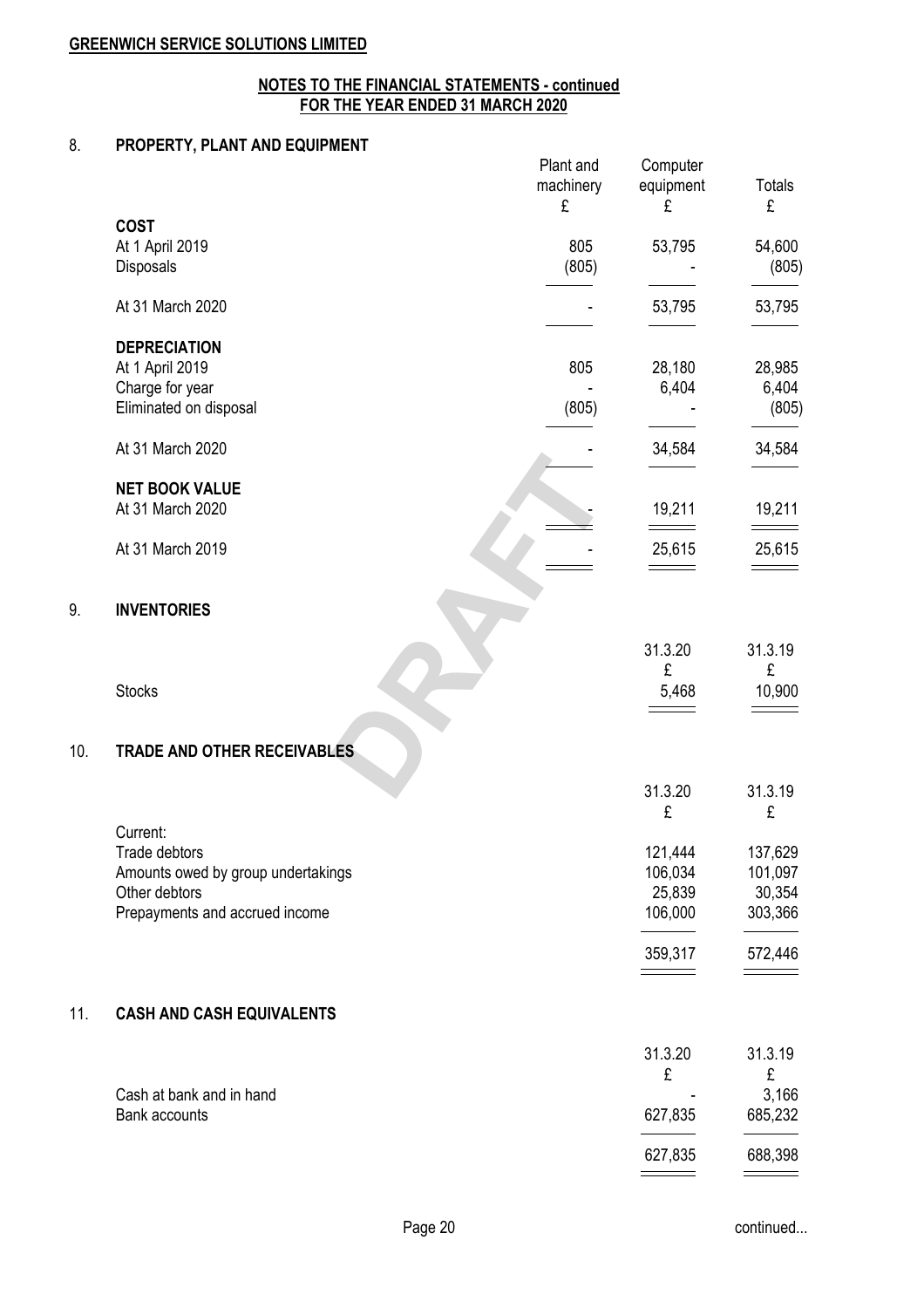# **NOTES TO THE FINANCIAL STATEMENTS - continued FOR THE YEAR ENDED 31 MARCH 2020**

# 12. **CALLED UP SHARE CAPITAL**

|     |                                     | Allotted, issued and fully paid: |         |                 |                  |
|-----|-------------------------------------|----------------------------------|---------|-----------------|------------------|
|     | Number:                             | Class:                           | Nominal | 31.3.20         | 31.3.19          |
|     |                                     |                                  | value:  | £               | £                |
|     | 100                                 | Ordinary                         | 1       | 100             | 100              |
|     |                                     |                                  |         |                 |                  |
| 13. | <b>RESERVES</b>                     |                                  |         |                 |                  |
|     |                                     |                                  |         |                 | Retained         |
|     |                                     |                                  |         |                 | earnings<br>£    |
|     |                                     |                                  |         |                 |                  |
|     | At 1 April 2019                     |                                  |         |                 | 883,251          |
|     | Deficit for the year                |                                  |         |                 | (95, 764)        |
|     | At 31 March 2020                    |                                  |         |                 |                  |
|     |                                     |                                  |         |                 | 787,487          |
|     |                                     |                                  |         |                 |                  |
|     |                                     |                                  |         |                 |                  |
| 14. |                                     | <b>TRADE AND OTHER PAYABLES</b>  |         |                 |                  |
|     |                                     |                                  |         | 31.3.20         | 31.3.19          |
|     |                                     |                                  |         | £               | £                |
|     | Current:                            |                                  |         |                 |                  |
|     | Trade creditors                     |                                  |         | 12,262          | 43,226           |
|     |                                     | Other taxes and PAYE taxes       |         | 24,562          | 34,937           |
|     | Other creditors<br>Accrued expenses |                                  |         | 7,141<br>69,722 | 8,478<br>187,888 |
|     | <b>VAT</b>                          |                                  |         | 115,366         | 146,162          |
|     |                                     |                                  |         |                 |                  |
|     |                                     |                                  |         | 229,053         | 420,691          |
|     |                                     |                                  |         |                 |                  |
| 15. | <b>LEASING</b>                      |                                  |         |                 |                  |
|     | <b>Other leases</b>                 |                                  |         |                 |                  |
|     |                                     |                                  |         |                 |                  |
|     |                                     |                                  |         | 31.3.20         | 31.3.19          |
|     | Short-term leases                   |                                  |         | £<br>140        | £<br>220         |
|     |                                     |                                  |         |                 |                  |
|     |                                     |                                  |         |                 |                  |
| 16. | <b>DEFERRED TAX</b>                 |                                  |         |                 |                  |
|     |                                     |                                  |         |                 |                  |
|     |                                     |                                  |         | 31.3.20<br>£    | 31.3.19<br>£     |
|     | Balance at 1 April                  |                                  |         | (6,683)         | 6,489            |
|     | Timing differences                  |                                  |         | 6,683           | (13, 172)        |
|     |                                     |                                  |         |                 |                  |
|     | Balance at 31 March                 |                                  |         |                 | (6,683)          |

Page 21 continued...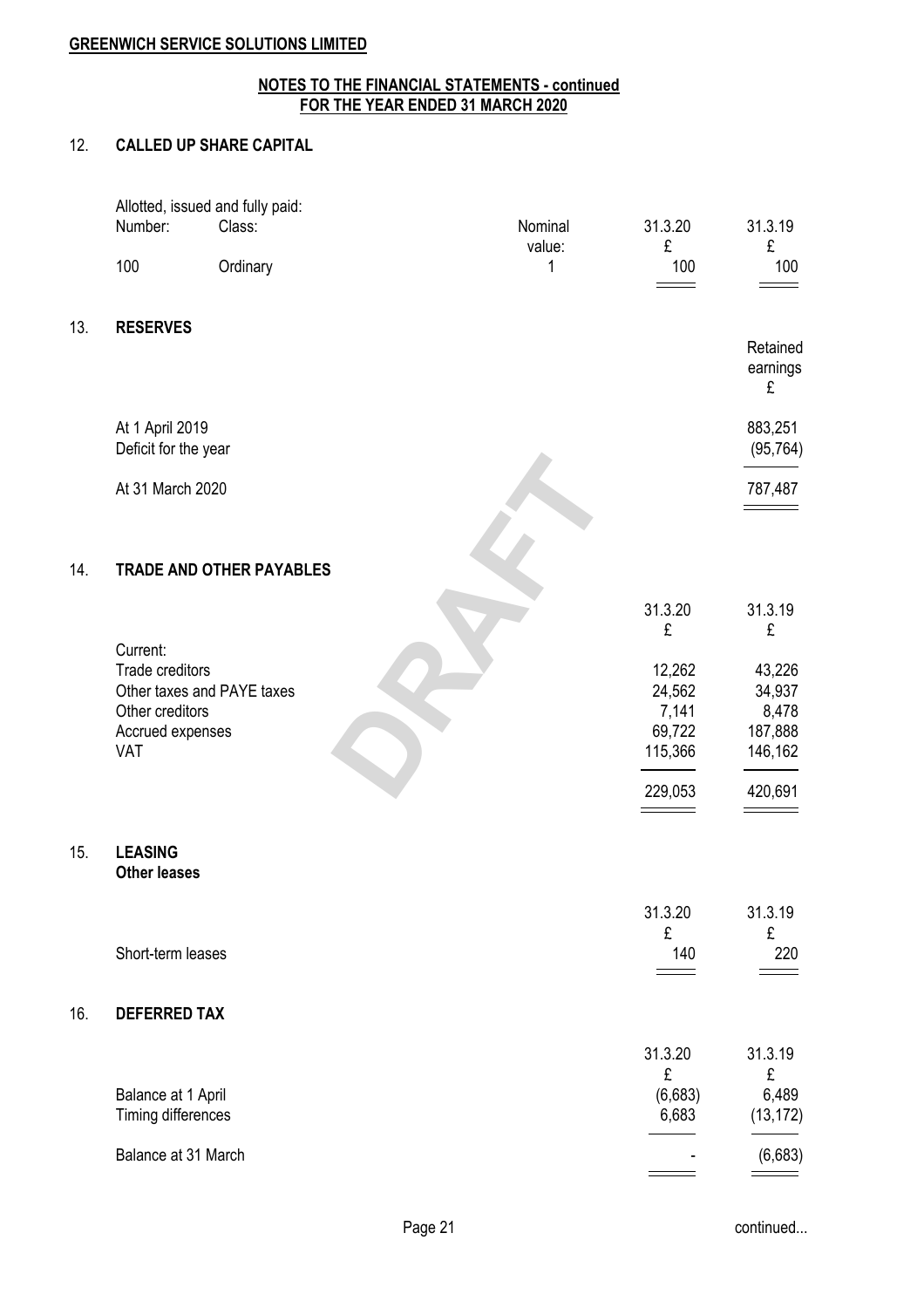### **NOTES TO THE FINANCIAL STATEMENTS - continued FOR THE YEAR ENDED 31 MARCH 2020**

## 17. **EMPLOYEE BENEFIT OBLIGATIONS**

The Company previously operated a defined benefit scheme in the UK. During the previous year the defined benefit scheme was taken over by the Royal Borough of Greenwich and accordingly the deficit on the pension scheme is no longer a potential liability of the Company.

The amounts recognised in profit or loss are as follows:

|                                                               | Defined benefit<br>pension plans |          |
|---------------------------------------------------------------|----------------------------------|----------|
|                                                               | 31.3.20                          | 31.3.19  |
| Current service cost<br>Net interest from net defined benefit |                                  |          |
| asset/liability<br>Past service cost                          |                                  | (1, 183) |
|                                                               |                                  | (1, 183) |
| Actual return on plan assets                                  |                                  | 5,681    |

|                                                                                |         | (1, 183)                         |
|--------------------------------------------------------------------------------|---------|----------------------------------|
| Actual return on plan assets                                                   |         | 5,681                            |
| Changes in the present value of the defined benefit obligation are as follows: |         |                                  |
|                                                                                |         | Defined benefit<br>pension plans |
|                                                                                | 31.3.20 | 31.3.19                          |
|                                                                                | £       | £                                |
| Opening defined benefit obligation                                             |         | 176,411                          |
| Interest cost                                                                  |         | 4,498                            |
| Actuarial losses/(gains)                                                       |         | (3, 457)                         |
| Transfer to RBG                                                                |         | (177, 452)                       |
|                                                                                |         |                                  |

Changes in the fair value of scheme assets are as follows:

|                                          | Defined benefit |           |
|------------------------------------------|-----------------|-----------|
|                                          | pension plans   |           |
|                                          | 31.3.20         | 31.3.19   |
|                                          |                 |           |
| Opening fair value of scheme assets      |                 | 71,083    |
| Interest income                          |                 | 5,681     |
| Administration expenses on scheme assets |                 | (55)      |
| Transfer to RBG                          |                 | (76, 709) |
|                                          |                 |           |
|                                          |                 |           |

 $\overline{\phantom{0}}$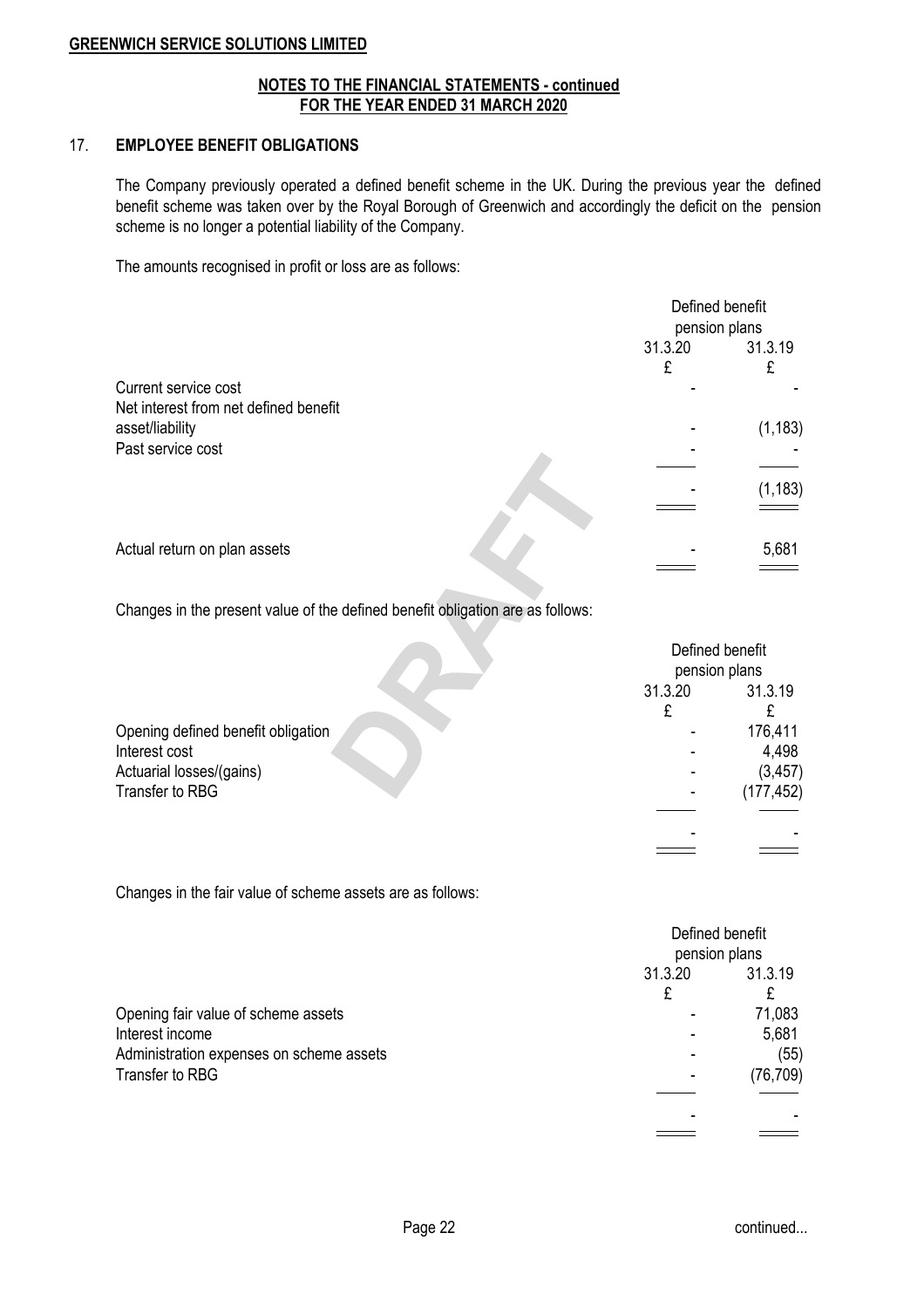# **NOTES TO THE FINANCIAL STATEMENTS - continued FOR THE YEAR ENDED 31 MARCH 2020**

# 17. **EMPLOYEE BENEFIT OBLIGATIONS - continued**

The amounts recognised in other comprehensive income are as follows:

|                                                       | Defined benefit<br>pension plans |         |
|-------------------------------------------------------|----------------------------------|---------|
|                                                       | 31.3.20                          | 31.3.19 |
| IAS19 (charge)/income<br>Transfer of liability to RBG | £                                | £       |
|                                                       |                                  | 7,325   |
|                                                       | $\overline{\phantom{0}}$         | 100,743 |
|                                                       |                                  |         |
|                                                       |                                  | 108,068 |
|                                                       |                                  |         |

The major categories of scheme assets as a percentage of total scheme assets are as follows:

|                                                                                                               |         | Defined benefit<br>pension plans |
|---------------------------------------------------------------------------------------------------------------|---------|----------------------------------|
|                                                                                                               | 31.3.20 | 31.3.19                          |
| <b>UK Equities</b>                                                                                            |         | 9%                               |
| <b>Other Bonds</b>                                                                                            |         | 18%                              |
| Property                                                                                                      |         | 10%                              |
| Cash                                                                                                          |         | 1%                               |
| <b>Unitised Insurance Policies</b>                                                                            |         | 37%                              |
| <b>UK &amp; Overseas Unit Trusts</b>                                                                          |         | 25%                              |
|                                                                                                               |         | 100%                             |
| Principal actuarial assumptions at the statement of financial position date (expressed as weighted averages): |         |                                  |
|                                                                                                               | 31.3.20 | 31.3.19                          |
| Discount rate                                                                                                 |         | 2.40%                            |

|                          | 31.3.20                  | 31.3.19 |
|--------------------------|--------------------------|---------|
| Discount rate            |                          | 2.40%   |
| Future salary increases  | $\overline{\phantom{0}}$ | 3.90%   |
| Future pension increases |                          | 2.40%   |
| RPI increases            |                          | 3.40%   |
| CPI increases            |                          | 2.40%   |

The charge to other comprehensive income can be broken down as follows:

|                                                                             | 31.3.20 | 31.3.19          |
|-----------------------------------------------------------------------------|---------|------------------|
| Return on plan assets excluding interest<br>Change in financial assumptions |         | 3,868<br>(6,654) |
| Change in demographic assumptions                                           |         | 10,111           |
| Total                                                                       |         | 7,325            |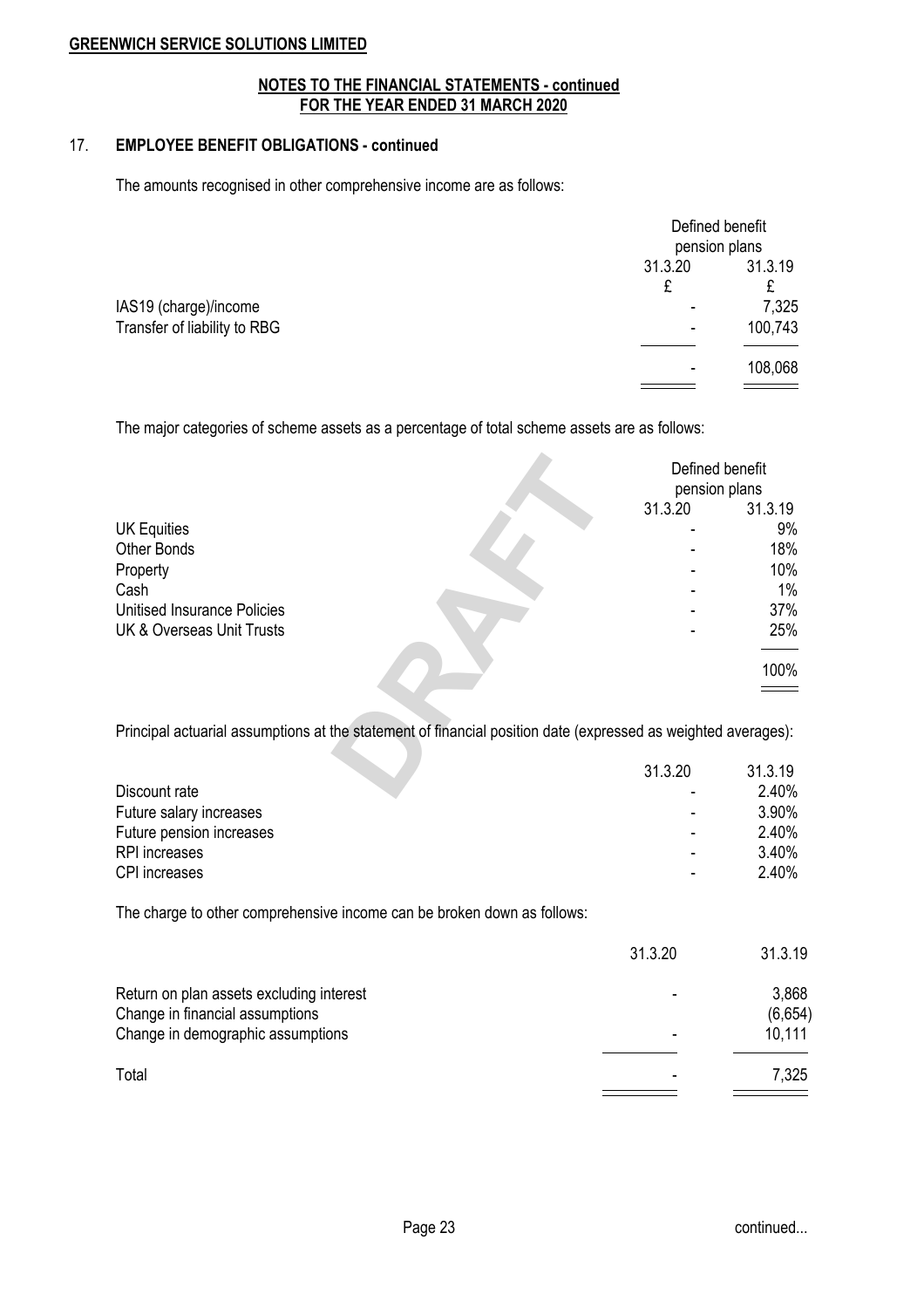### **NOTES TO THE FINANCIAL STATEMENTS - continued FOR THE YEAR ENDED 31 MARCH 2020**

# 18. **RELATED PARTY DISCLOSURES**

The company was charged £94,898 (2019: £122,368) by Greenwich Service Plus Limited, a company under common control, for management services. It also charged Greenwich Service Plus Limited £1,957,454 (2019: £2,096,161) during the same period and at the Statement of Financial Position date the amount due by the company was £61,774 (2019: £261,035).

The company charged £1,481 (2019: £nil) to the Royal Borough of Greenwich (including Schools), the ultimate controlling party, during the year. The balance due from the Royal Borough of Greenwich at the Statement of Financial Position date was £nil (2019: £1,961). The balance due to the Royal Borough of Greenwich at the Statement of Financial Position date was £110 (2019: £nil).

### 19. **ULTIMATE CONTROLLING PARTY**

The ultimate controlling party is the Royal Borough of Greenwich by virtue of holding all the company shares.

**DRAFT** 

Page 24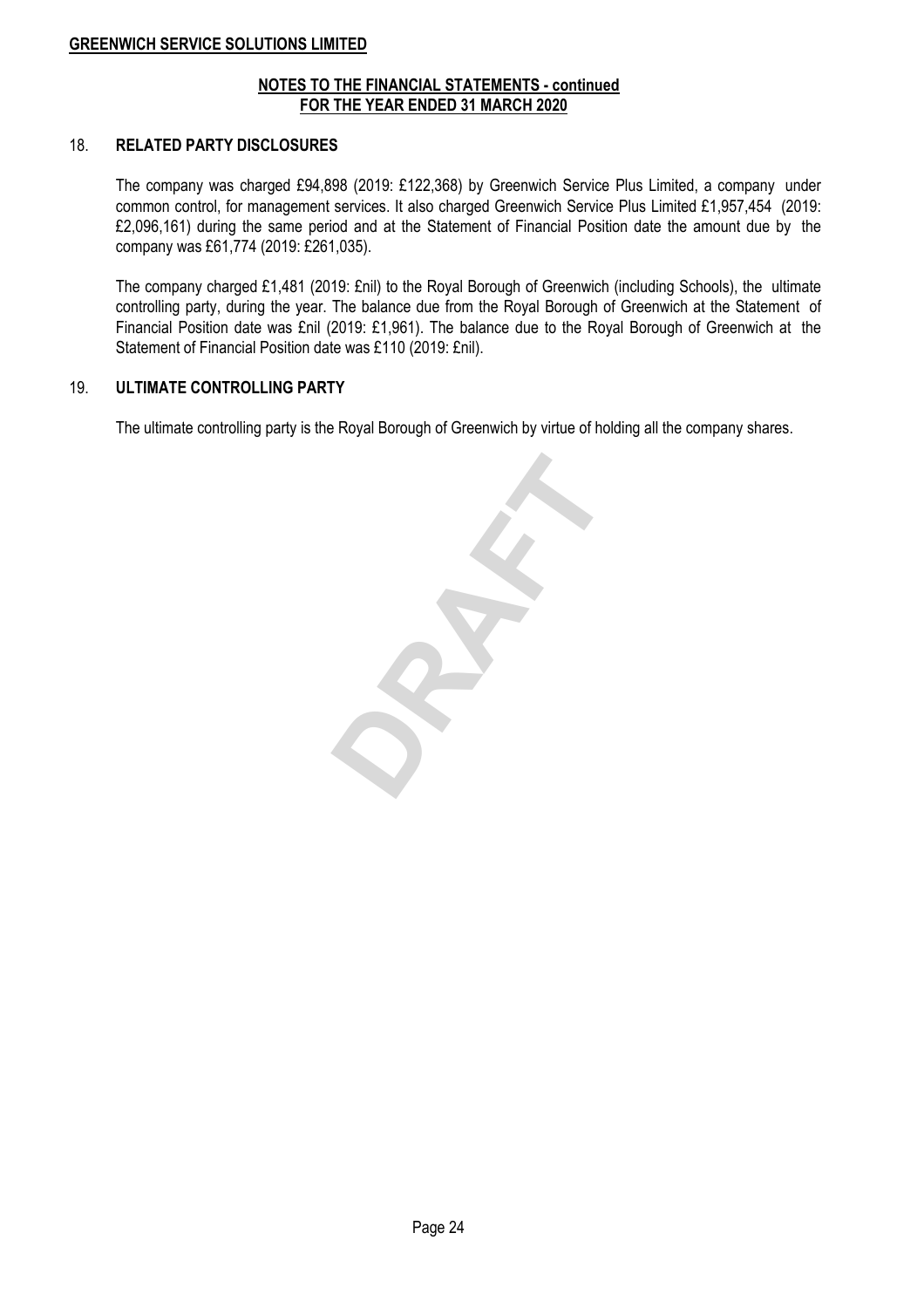# **INCOME STATEMENT SUMMARIES FOR THE YEAR ENDED 31 MARCH 2020**

|                               | 31.3.20<br>£      | 31.3.19<br>£        |
|-------------------------------|-------------------|---------------------|
| <b>REVENUE</b><br>Sales       | 795,926           | 1,171,845           |
| Agency Income                 | 1,654,565         | 1,788,310           |
|                               | 2,450,491         | 2,960,155           |
| <b>COST OF SALES</b>          |                   |                     |
| Opening stock                 | 10,900            | 8,789               |
| Materials                     | 166,715           | 241,312             |
| Wages                         | 2,021,714         | 2,391,697           |
| National insurance            | 96,951            | 120,970             |
| Pensions<br>Closing stock     | 26,364<br>(5,468) | 24,208<br>(10, 900) |
|                               | 2,317,176         | 2,776,076           |
| <b>OTHER OPERATING INCOME</b> |                   |                     |
| Government grants             | 9,439             |                     |
|                               | 9,439             |                     |
|                               |                   |                     |
|                               |                   |                     |
|                               |                   |                     |

This page does not form part of the statutory financial statements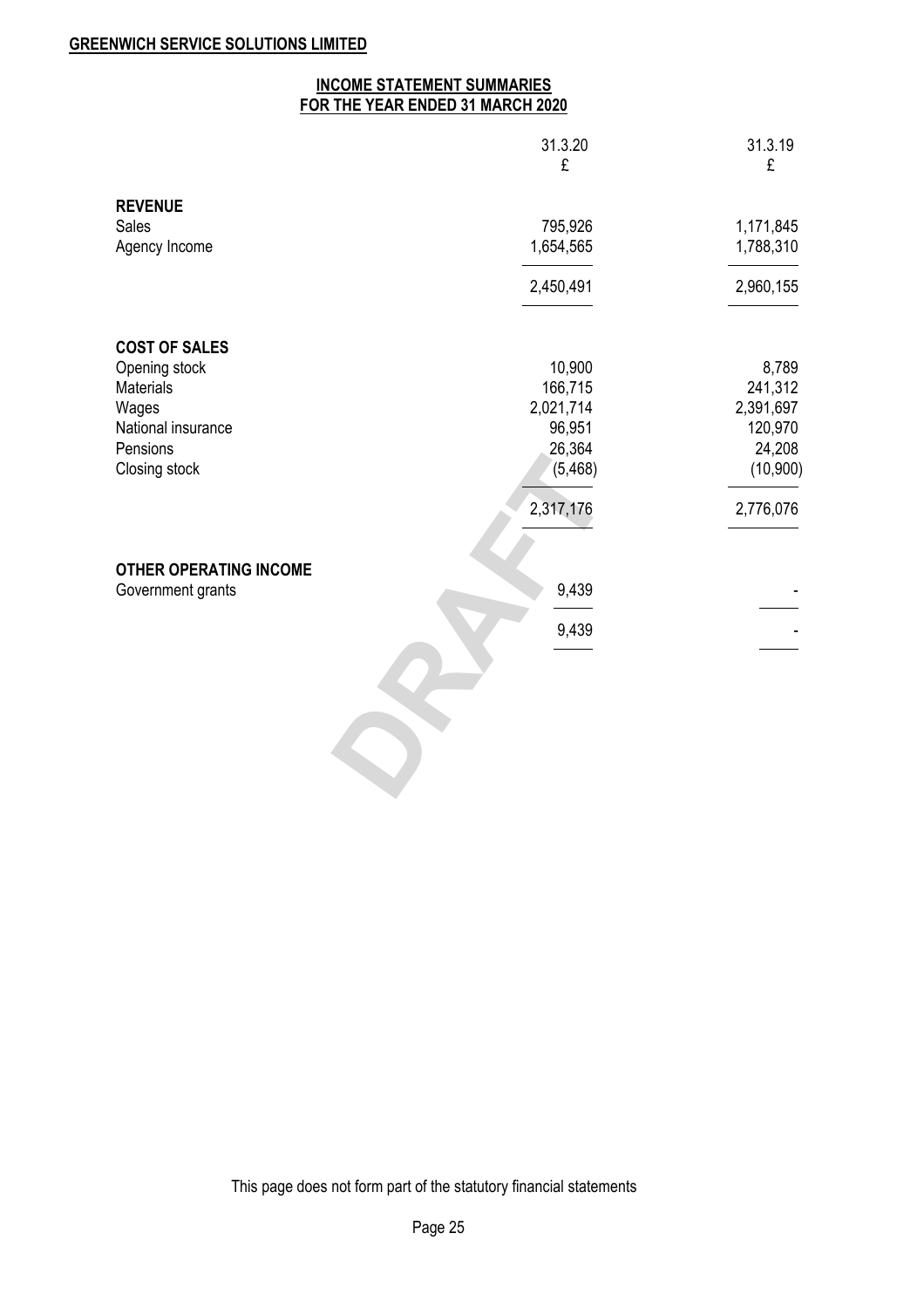# **INCOME STATEMENT SUMMARIES FOR THE YEAR ENDED 31 MARCH 2020**

|                                                              | 31.3.20<br>£   | 31.3.19<br>£ |
|--------------------------------------------------------------|----------------|--------------|
|                                                              |                |              |
| <b>ADMINISTRATIVE EXPENSES</b><br><b>Establishment costs</b> |                |              |
| Rent and rates                                               | 11,674         | 11,674       |
| Insurance                                                    | 13,817         | 11,836       |
| <b>Administrative expenses</b>                               |                |              |
| Wages                                                        | 19,952         | 24,133       |
| Telephone                                                    | 12,041         | 9,449        |
| Post and stationery                                          | 4,703          | 9,831        |
| Travelling                                                   | 1,351          | 2,905        |
| Repairs and renewals                                         | 14,225         | 12,700       |
| Cleaning and laundry                                         |                | 295          |
| Protective clothing                                          |                | 4,475        |
| Computer expenses                                            | 16,020         | 33,317       |
| Sundry expenses                                              | 562            | 1,596        |
| Training                                                     | 7,456          | 8,403        |
| Legal and professional fees                                  | 26,634         | 8,849        |
| Auditors remuneration                                        | 7,500          | 9,000        |
| Admin extra 1                                                |                |              |
| Bad debts                                                    | (4, 964)       | (27, 421)    |
| Management fees                                              | 94,898         | 123,304      |
| <b>Finance costs</b>                                         |                |              |
| Bank charges                                                 | 1,777<br>1,427 | 3,748        |
| Credit card charges<br>Administration expenses on            |                | 1,788        |
| pension scheme assets                                        |                | 55           |
| Directors' remuneration                                      |                |              |
| Directors' salaries                                          |                | 2,417        |
| Directors' social security                                   |                | 145          |
| <b>Depreciation</b>                                          |                |              |
| Computer equipment                                           | 6,404          | 8,538        |
|                                                              |                |              |
|                                                              | 235,477        | 261,037      |
|                                                              |                |              |
| <b>OTHER OPERATING EXPENSES</b>                              |                |              |
| Leases                                                       | 140            | 220          |
|                                                              | 140            | 220          |
|                                                              |                |              |
| <b>FINANCE COSTS</b>                                         |                |              |
| Interest on pension scheme liabilities                       |                | 4,498        |
|                                                              |                |              |
|                                                              |                | 4,498        |

This page does not form part of the statutory financial statements